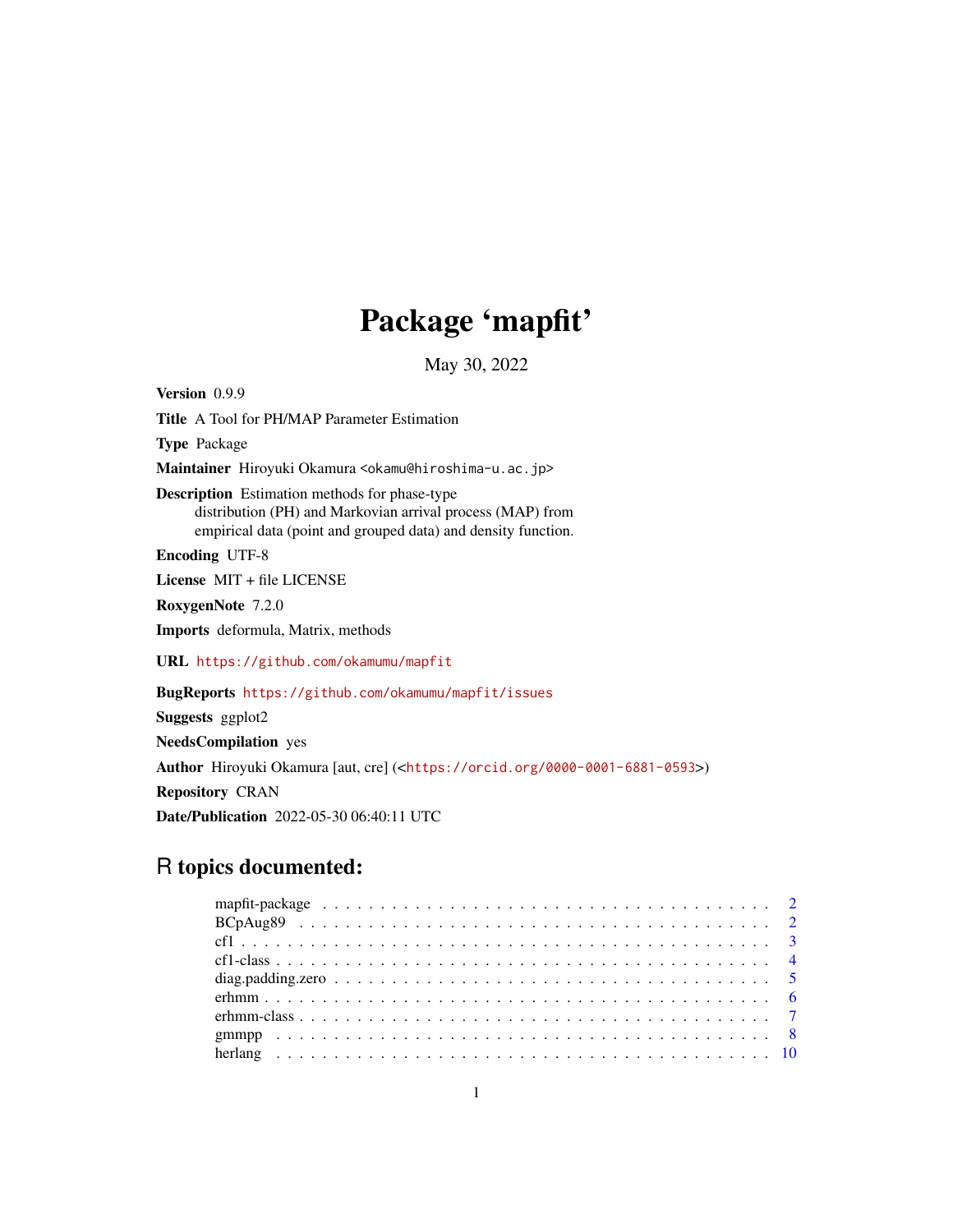# <span id="page-1-0"></span>2 BCpAug89

| Index |  | 33 |
|-------|--|----|

mapfit-package *mapfit: A Tool for PH/MAP Parameter Estimation*

#### Description

Estimation methods for phase-type distribution (PH) and Markovian arrival process (MAP) from empirical data (point and grouped data) and density function.

#### Author(s)

Maintainer: Hiroyuki Okamura <okamu@hiroshima-u.ac.jp> [\(ORCID\)](https://orcid.org/0000-0001-6881-0593)

#### See Also

Useful links:

- <https://github.com/okamumu/mapfit>
- Report bugs at <https://github.com/okamumu/mapfit/issues>

BCpAug89 *Packet Trace Data*

#### Description

The data contains packet arrivals seen on an Ethernet at the Bellcore Morristown Research and Engineering facility. Two of the traces are LAN traffic (with a small portion of transit WAN traffic), and two are WAN traffic. The original trace BC-pAug89 began at 11:25 on August 29, 1989, and ran for about 3142.82 seconds (until 1,000,000 packets had been captured). The trace BC-pOct89 began at 11:00 on October 5, 1989, and ran for about 1759.62 seconds. These two traces captured all Ethernet packets. The number of arrivals in the original trace is one million.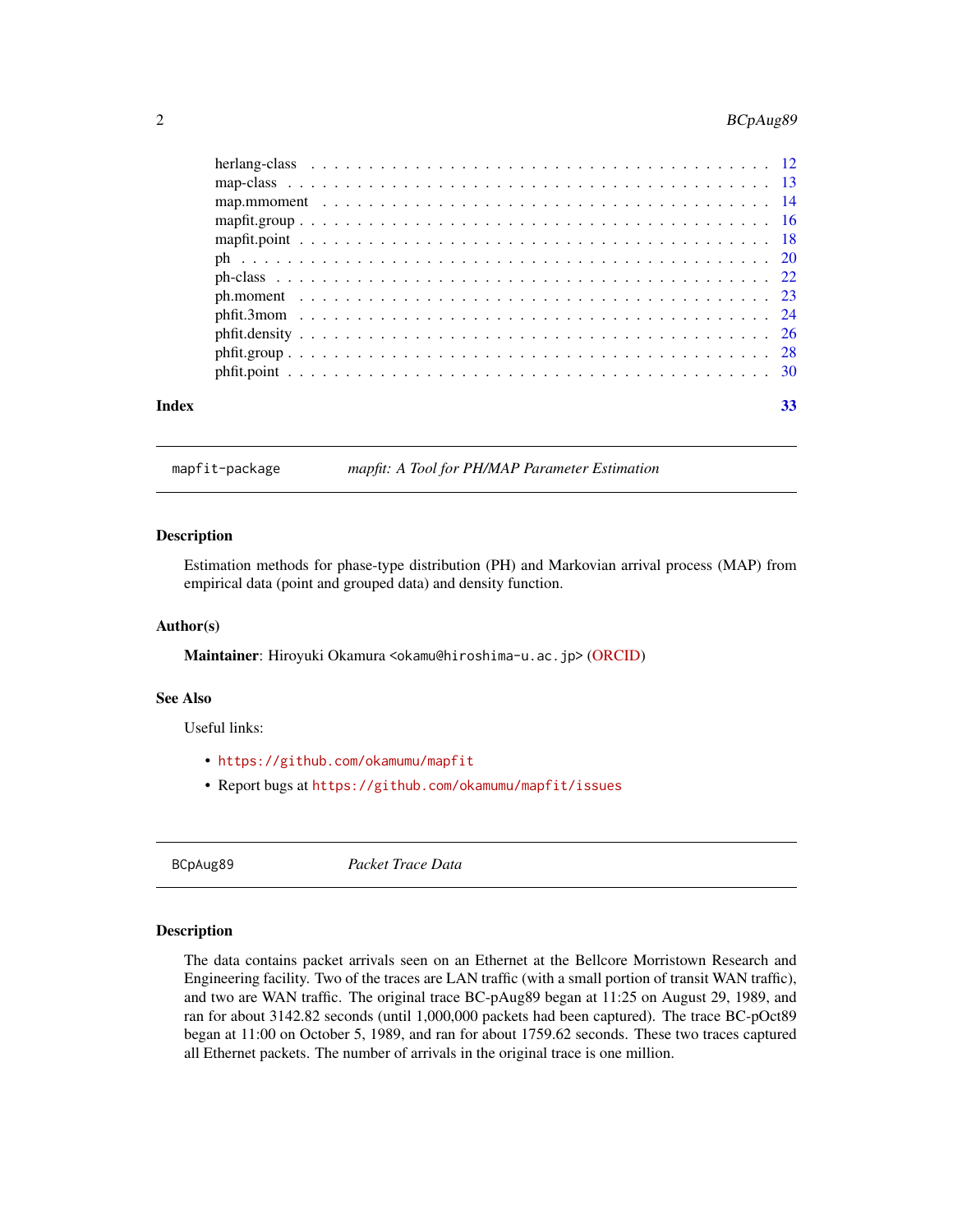#### <span id="page-2-0"></span> $cf1$  3

# Format

BCpAug89 is a vector for the interarrival time in sencons for 1000 arrivals.

#### Source

The original trace data are published in http://ita.ee.lbl.gov/html/contrib/BC.html.

<span id="page-2-1"></span>cf1 *Canonical Form 1 for Phase-Type (PH) Distribution*

# Description

A function to generate an object of [cf1](#page-3-1).

# Usage

cf1(size, alpha, rate, class = "CsparseMatrix")

#### Arguments

| size  | A value for the number of phases.                                     |
|-------|-----------------------------------------------------------------------|
| alpha | A vector for the initial probabilities of PH distribution.            |
| rate  | A vector for transition rates to next phase (diagonal elements of Q). |
| class | Name of Matrix class for 0.                                           |

# Details

- The PH distribution with parameters  $\alpha$ , Q and  $\xi = -Q1$ :
- Cumulative probability function;

$$
F(q) = 1 - \alpha \exp(Qq)1
$$

• Probability density function;

$$
f(x) = \alpha \exp(Qx)\xi,
$$

where  $Q$  is a bidiagonal matrix whose entries are sorted.

# Value

cf1 gives an object of canonical form 1 that is a subclass of PH distribution.

#### See Also

[ph](#page-19-1), [herlang](#page-9-1)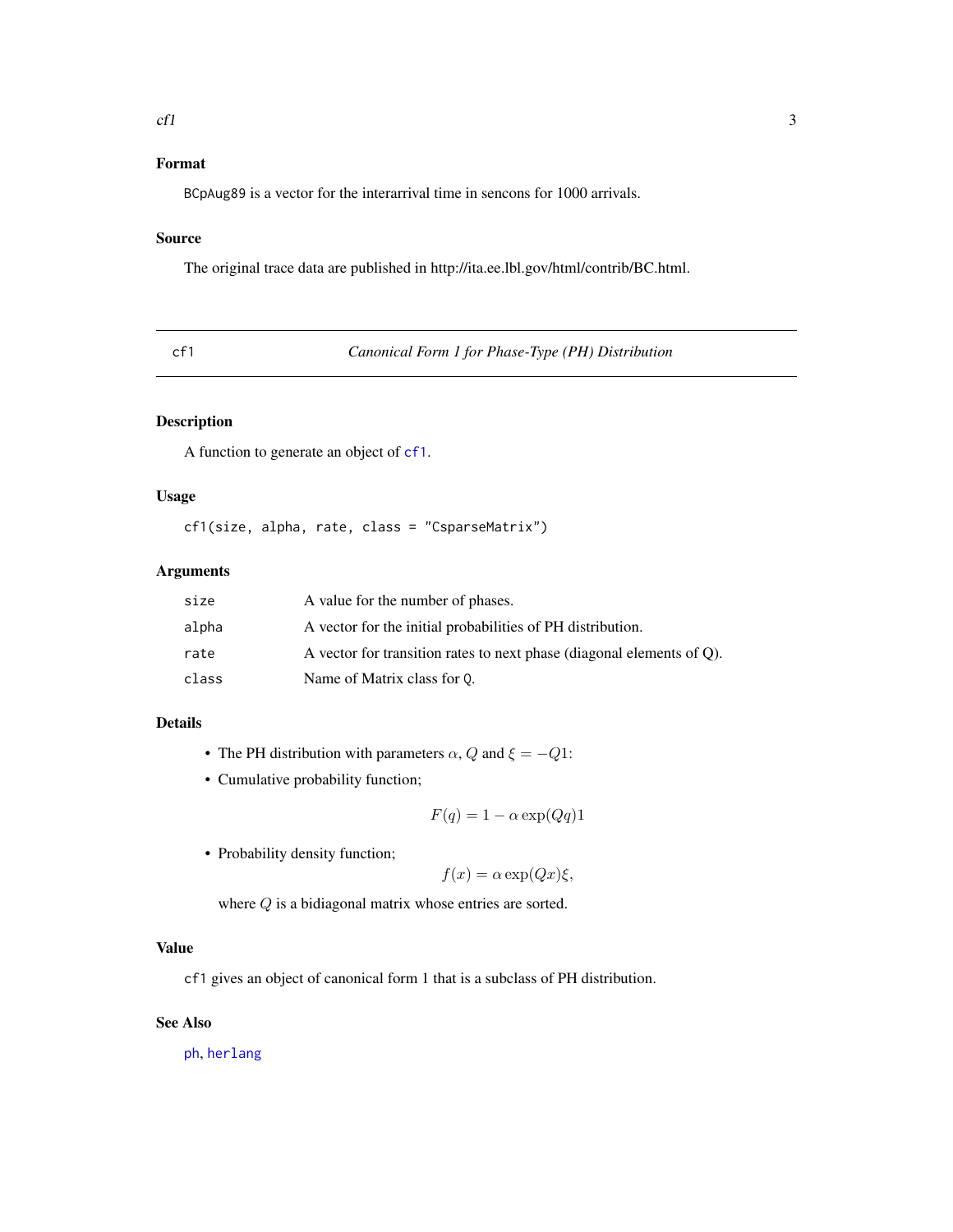#### Examples

```
## create a CF1 with 5 phases
{\text{qaram1} \leftarrow \text{cf1}(5)}## create a CF1 with 5 phases
(parent < - cf1(size=5))## create a CF1 with specific parameters
(param2 <- cf1(alpha=c(1,0,0), rate=c(1.0,2.0,3.0)))
## p.d.f. for 0, 0.1, ..., 1
(dph(x=seq(0, 1, 0.1), ph=param2))
## c.d.f. for 0, 0.1, ..., 1
(pph(q=seq(0, 1, 0.1), ph=param2))
## generate 10 samples (this is quiker than rph with general ph)
(rph(n=10, ph=param2))
```
# <span id="page-3-1"></span>cf1-class *Class of canonical form 1 (PH distribution)*

# Description

Parameters for a canonical form 1 which is a subclass of PH. This is extended from [ph](#page-21-1).

#### Slots

rate Transition rates to the next phase.

size The number of phases (transient states).

alpha A probability (row) vector to decide an initial phase.

Q A square matrix that means transition rates between phases.

xi A column vector for exiting rates from phases to an absorbing state.

df The number of free parameters.

#### Note

Objects are usually created by a [cf1.](#page-2-1)

Methods:

[ph.moment](#page-22-1) signature(ph = "cf1"): ... emfit.init signature(model = "cf1"): ... emfit.mstep signature(model = "cf1"): ...

<span id="page-3-0"></span>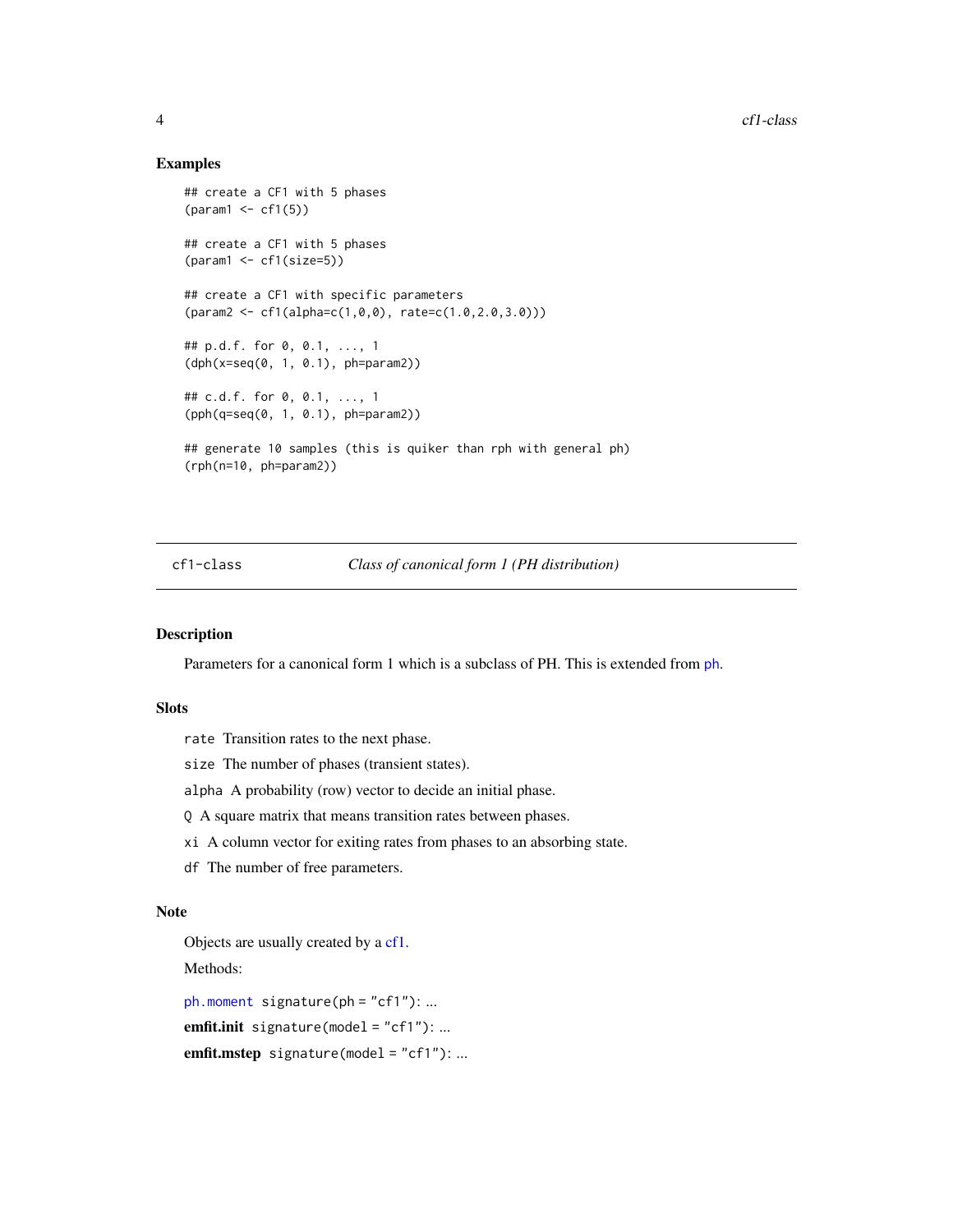# <span id="page-4-0"></span>diag.padding.zero 5

# See Also

Classes [ph](#page-21-1) and [herlang](#page-11-1).

#### Examples

```
## create a CF1 with 5 phases
(param1 <- cf1(5))
## create a CF1 with 5 phases
(param1 <- cf1(size=5))
## create a CF1 with specific parameters
(param2 <- cf1(alpha=c(1,0,0), rate=c(1.0,2.0,3.0)))
## p.d.f. for 0, 0.1, ..., 1
(dph(x=seq(0, 1, 0.1), ph=param2))
## c.d.f. for 0, 0.1, ..., 1
(pph(q=seq(0, 1, 0.1), ph=param2))
## generate 10 samples (this is quiker than rph with general ph)
(rph(n=10, ph=param2))
```
diag.padding.zero *Padding zero to omitted diagonal elements*

#### Description

This function provides a sparse matrix whose all diagonal elements are not omitted even if they have zero values.

#### Usage

```
diag.padding.zero(A)
```
#### Arguments

A A sparse matrix

#### Value

A sparse matrix whose all diagonal elements are not omitted even if they have zero values.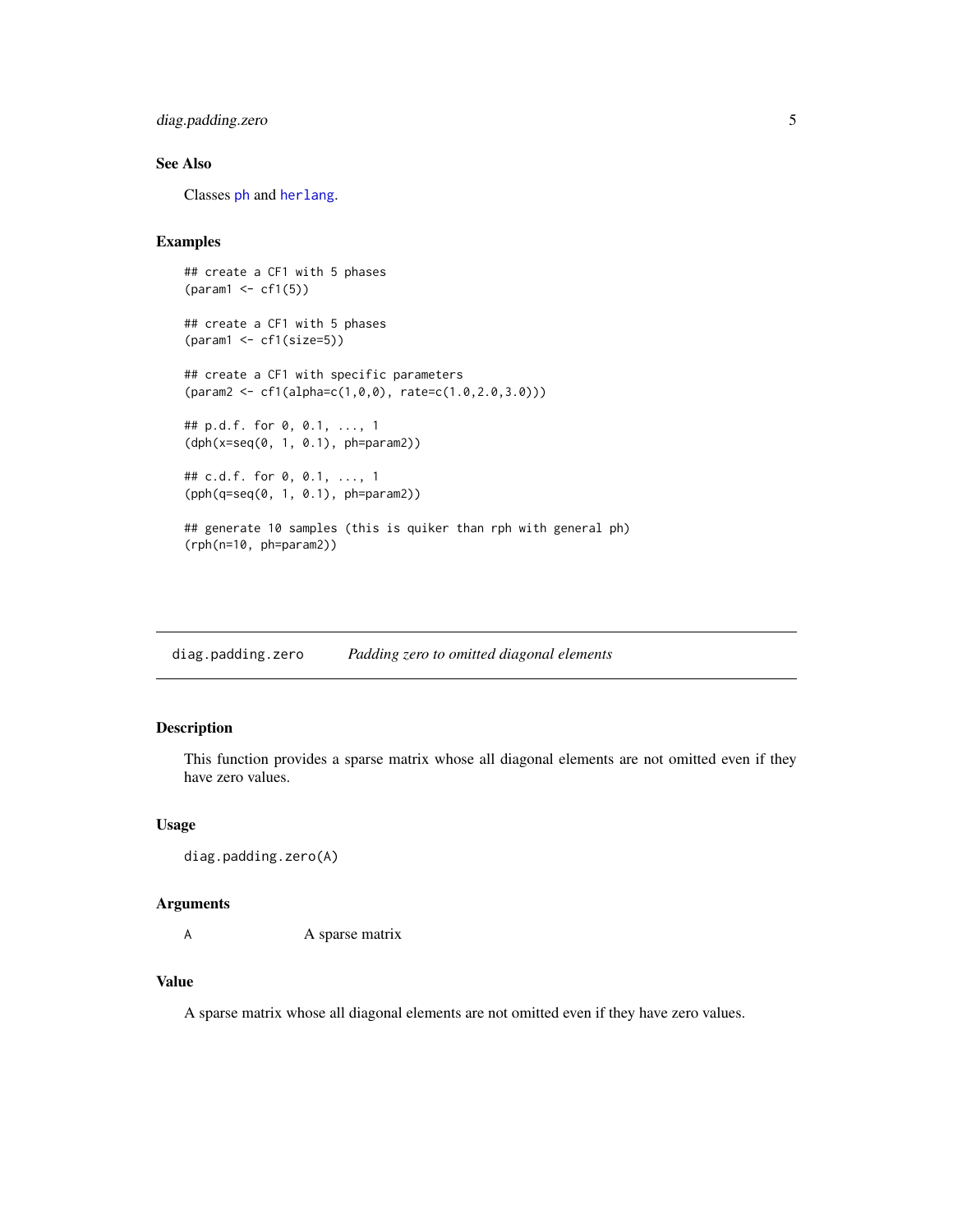#### <span id="page-5-1"></span><span id="page-5-0"></span>Description

A function to generate an object of [erhmm](#page-6-1).

#### Usage

erhmm(shape, alpha, rate, P, class = "CsparseMatrix")

# Arguments

| shape | An integer vector of shape parameters of Erlang outputs.              |
|-------|-----------------------------------------------------------------------|
| alpha | A vector for initial probabilities of HMM states.                     |
| rate  | A vector of rate parameters of Erlang outputs.                        |
| P     | An object of Matrix class for a transition probability matrix of HMM. |
| class | Name of Matrix class for P.                                           |

#### Details

ER-HMM has parameters  $\alpha$ , shape, rate and P. HMM state chages according to a discrete-time Markov chain with transition matrix  $P$ . At each HMM state, there is an inherent Erlang distriution as an output. This model can be converted to a MAP.

#### Value

erhmm gives an object of ER-HMM.

#### Note

erhmm requires shape parameters. Other parameters have default values.

#### See Also

[map](#page-7-1), [gmmpp](#page-7-2), [map.mmoment](#page-13-1), [map.jmoment](#page-13-2), [map.acf](#page-13-2)

```
## create an ER-HMM consisting of two Erlang components with
## shape parameters 2 and 3.
erhmm(c(2,3))## create an ER-HMM consisting of two Erlang components with
## shape parameters 2 and 3.
erhmm(shape=c(2,3))
```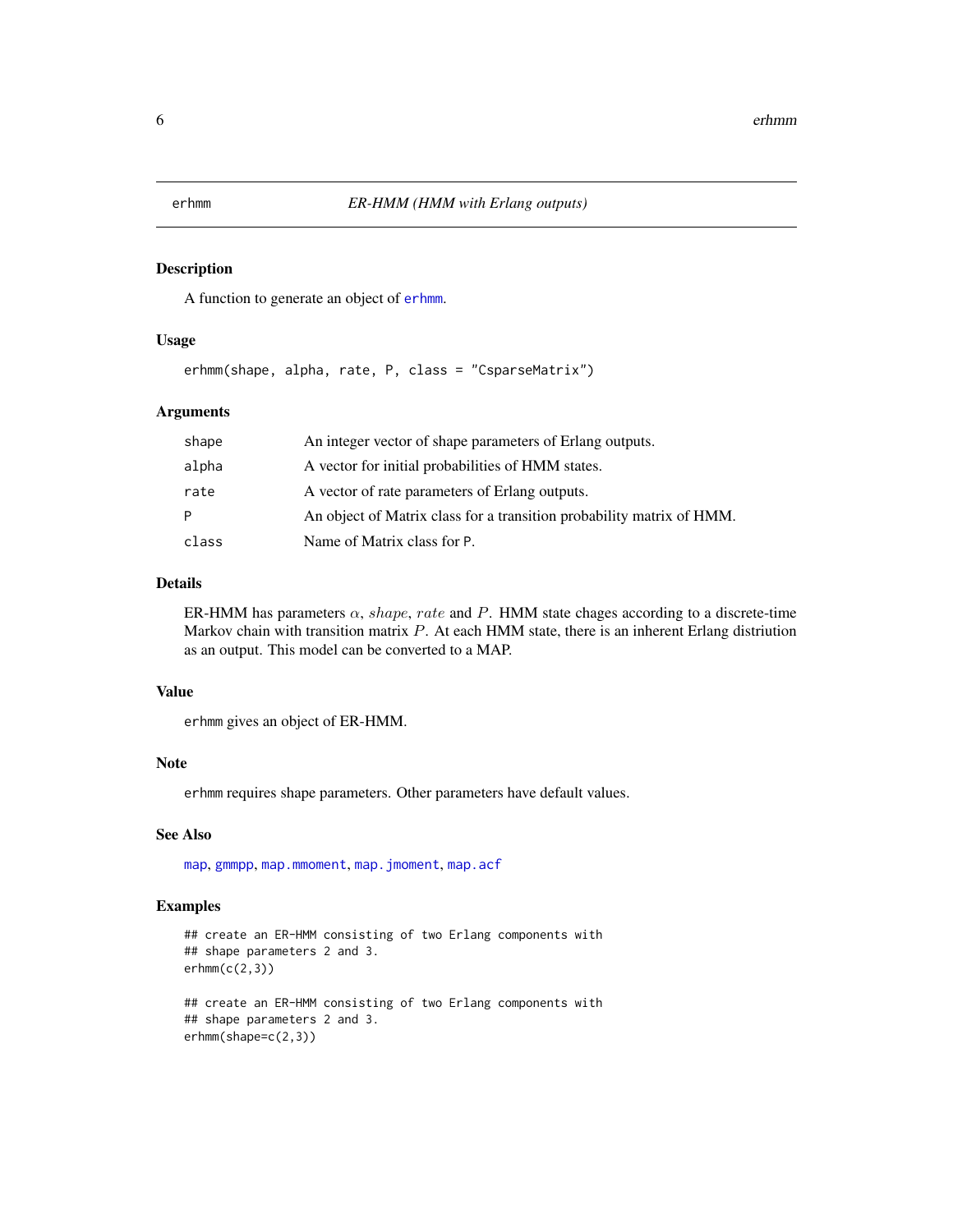#### <span id="page-6-0"></span>erhmm-class 7

```
## create an ER-HMM with specific parameters
(param <-erhmm(shape=c(2,3), alpha=c(0.3,0.7)),rate=c(1.0,10.0),
                P=rbind(c(0.3, 0.7), c(0.1, 0.9))))
## convert to a general MAP
as(param, "map")
## marginal moments of MAP
map.mmoment(k=3, map=as(param, "map"))
## joint moments of MAP
map.jmoment(lag=1, map=as(param, "map"))
## k-lag correlation
map.acf(map=as(param, "map"))
```
<span id="page-6-1"></span>

erhmm-class *Class of ER-HMM*

#### Description

Parameters for an ER-HMM (Hidden Markov Model with Erlang outputs).

#### Slots

size The number of HMM states.

alpha A vector of initial probabilities for HMM states.

shape Shape parameters for Erlang distributions. The sum of shape parameters is the number of phases of MAP.

rate Rate parameters for Erlang distributions.

P An object of Matrix class for a transition probability matrix of HMM.

#### Note

Objects are usually created by an [erhmm.](#page-5-1)

This class can be converted to [map](#page-12-1).

Methods:

```
ph.moment signature(ph = "herlang"): ...
emfit.init signature(model = "herlang", data = "phdata.wtime"): ...
emfit.init signature(model = "herlang", data = "phdata.group"): ...
emfit.estep signature(model = "herlang", data = "phdata.wtime"): ...
emfit.estep signature(model = "herlang", data = "phdata.group"): ...
emfit.mstep signature(model = "herlang"): ...
```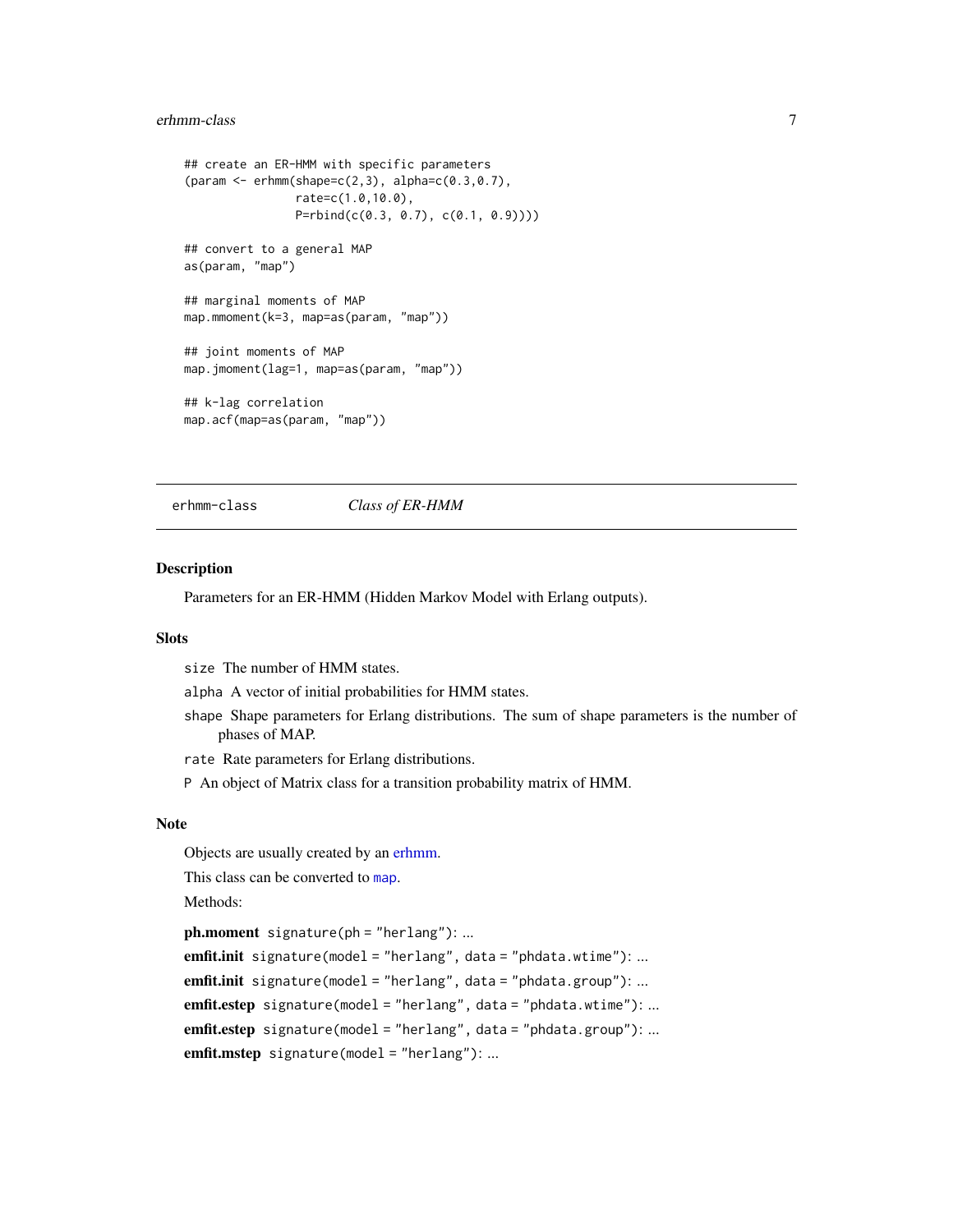#### <span id="page-7-0"></span>8 gmmpp and the state of the state of the state of the state of the state of the state of the state of the state of the state of the state of the state of the state of the state of the state of the state of the state of th

# See Also

Classes [map](#page-12-1) and [gmmpp](#page-12-2).

#### Examples

```
## create an ER-HMM consisting of two Erlang components with
## shape parameters 2 and 3.
erhmm(c(2,3))## create an ER-HMM consisting of two Erlang components with
## shape parameters 2 and 3.
erhmm(shape=c(2,3))
## create an ER-HMM with specific parameters
(param <- erhmm(shape=c(2,3), alpha=c(0.3,0.7),
                rate=c(1.0,10.0),
                P=rbind(c(0.3, 0.7), c(0.1, 0.9))))
## convert to a general MAP
as(param, "map")
## marginal moments of MAP
map.mmoment(k=3, map=as(param, "map"))
## joint moments of MAP
map.jmoment(lag=1, map=as(param, "map"))
## k-lag correlation
map.acf(map=as(param, "map"))
```
<span id="page-7-2"></span>gmmpp *Markovian Arrival Process (MAP)*

#### <span id="page-7-1"></span>Description

Functions to generate an object of [map](#page-12-1).

#### Usage

```
gmmpp(size, alpha, D0, D1, class = "dgeMatrix")
map(size, alpha, D0, D1, class = "CsparseMatrix")
mmpp(size, class = "CsparseMatrix")
```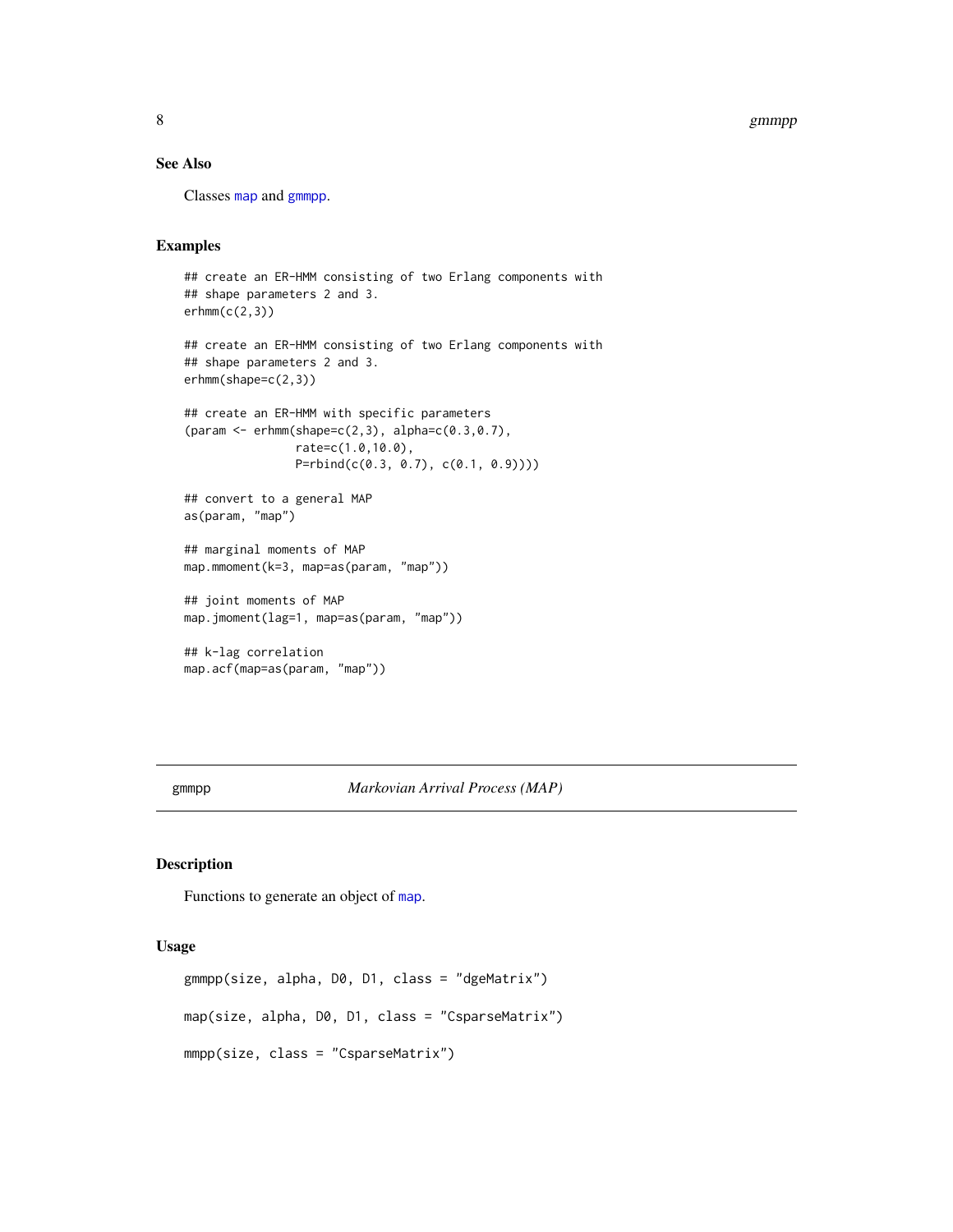#### <span id="page-8-0"></span>gmmpp 9

#### Arguments

| size           | An integer for the number of phases.                                    |
|----------------|-------------------------------------------------------------------------|
| alpha          | A vector of probabilities for determing an initial phase.               |
| D0             | An object of Matrix class for the initesmal generator without arrivals. |
| D <sub>1</sub> | An object of Matrix class for the initesmal generator with arrivals.    |
| class          | Name of Matrix class for D0 and D1.                                     |

#### Details

MAP parameters are  $alpha, D_0$  and  $D_1$ .  $alpha$  is the probability vector to determine an initial phase at time 0.  $D_0$  is an infinitesimal generator of underlyinc continuous-time Markov chain (CTMC) without arrival.  $D_1$  is an infinitesimal generator of CTMC with arrival. The infinitesimal generator of underlying CTMC becomes  $D_0 + D_1$ . In the stationary case,  $\alpha$  is often given by a stationary vector satisfying  $\alpha(D_0 + D_1) = \alpha$ .

mmpp generates an object of a specific MAP called MMPP. MMPP (Markov modulated Poisson process) is an MAP whose  $D_1$  is given by a diagonal matrix. Unlike to general MAPs, MMPP never changes the phase at which an arrival occurs.

gmmpp generates an object of [gmmpp](#page-12-2), which is exactly same as MMPP. In the estimation algorithm, [gmmpp](#page-12-2) class uses an approximate method.

#### Value

map gives an object of general MAP. mmpp gives an object of MMPP with default parameters. gmmpp gives an object of MMPP which uses an approximate estimation algorithm.

#### Note

map and gmmpp require either size or (alpha, D0, D1).

#### See Also

[erhmm](#page-5-1), [map.mmoment](#page-13-1), [map.jmoment](#page-13-2), [map.acf](#page-13-2)

```
## create an MAP (full matrix) with 5 phases
map(5)## create an MAP (full matrix) with 5 phases
map(size=5)
## create an MMPP with 5 states
mmpp(5)## create an MMPP with 5 states for approximate
## estimation
gmmpp(5)
```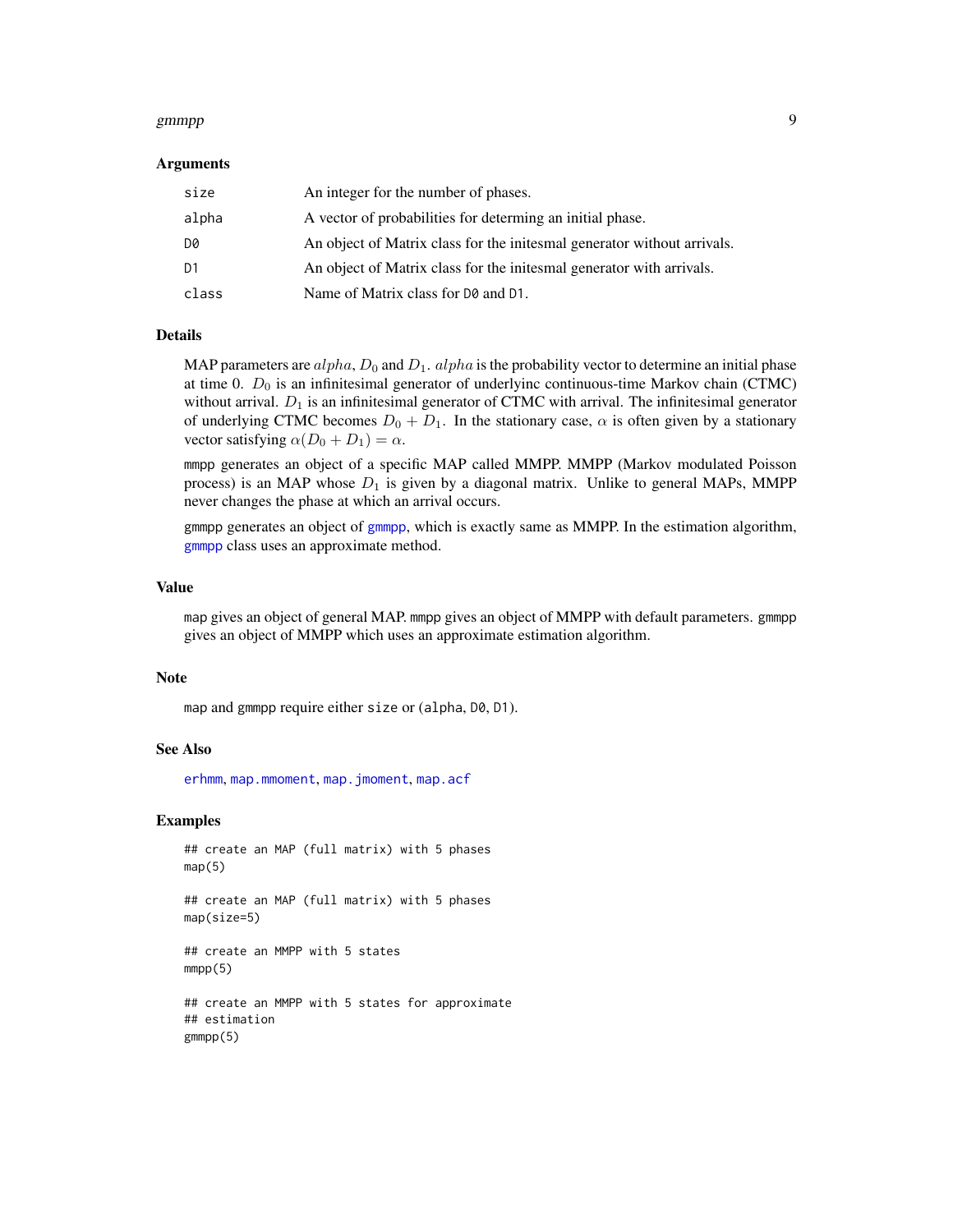#### <span id="page-9-0"></span>10 herlang and the state of the state of the state of the state of the state of the state of the state of the state of the state of the state of the state of the state of the state of the state of the state of the state of

```
## create an MAP with specific parameters
{\text{qaram} < - \text{map}(\text{alpha}=c(1,0,0), \text{q}}D0 = rbind(c(-4, 2, 0), c(2, -5, 1), c(1, 0, -4)),D1 = r \text{bind}(c(1,1,0),c(1,0,1),c(2,0,1))))## marginal moments of MAP
map.mmoment(k=3, map=param)
## joint moments of MAP
map.jmoment(lag=1, map=param)
## k-lag correlation
map.acf(map=param)
```
# <span id="page-9-1"></span>herlang *Hyper-Erlang Distribution*

#### Description

Density function, distribution function and random generation for the hyper-Erlang distribution, and a function to generate an object of [herlang](#page-11-1).

# Usage

```
herlang(
  shape,
 mixrate = rep(1/length(shape), length(shape)),
 rate = rep(1, length(shape)))
dherlang(x, herlang = herlang(shape = c(1)), log = FALSE)
pherlang(q, herlang = herlang(shape = c(1)), lower.tail = TRUE, log.p = FALSE)
rherlang(n, herlang = herlang(shape = c(1)))
```
# Arguments

| shape   | An integer vector of shape parameters of Erlang components.          |
|---------|----------------------------------------------------------------------|
| mixrate | A vector for the initial probabilities of hyper-Erlang distribution. |
| rate    | A vector of rate parameters of Erlang components.                    |
| x       | Vectors of quantiles.                                                |
| herlang | An object of S4 class of hyper Erlang (herlang).                     |
| log     | Logical; if TRUE, the log density is returned.                       |
| q       | Vectors of quantiles.                                                |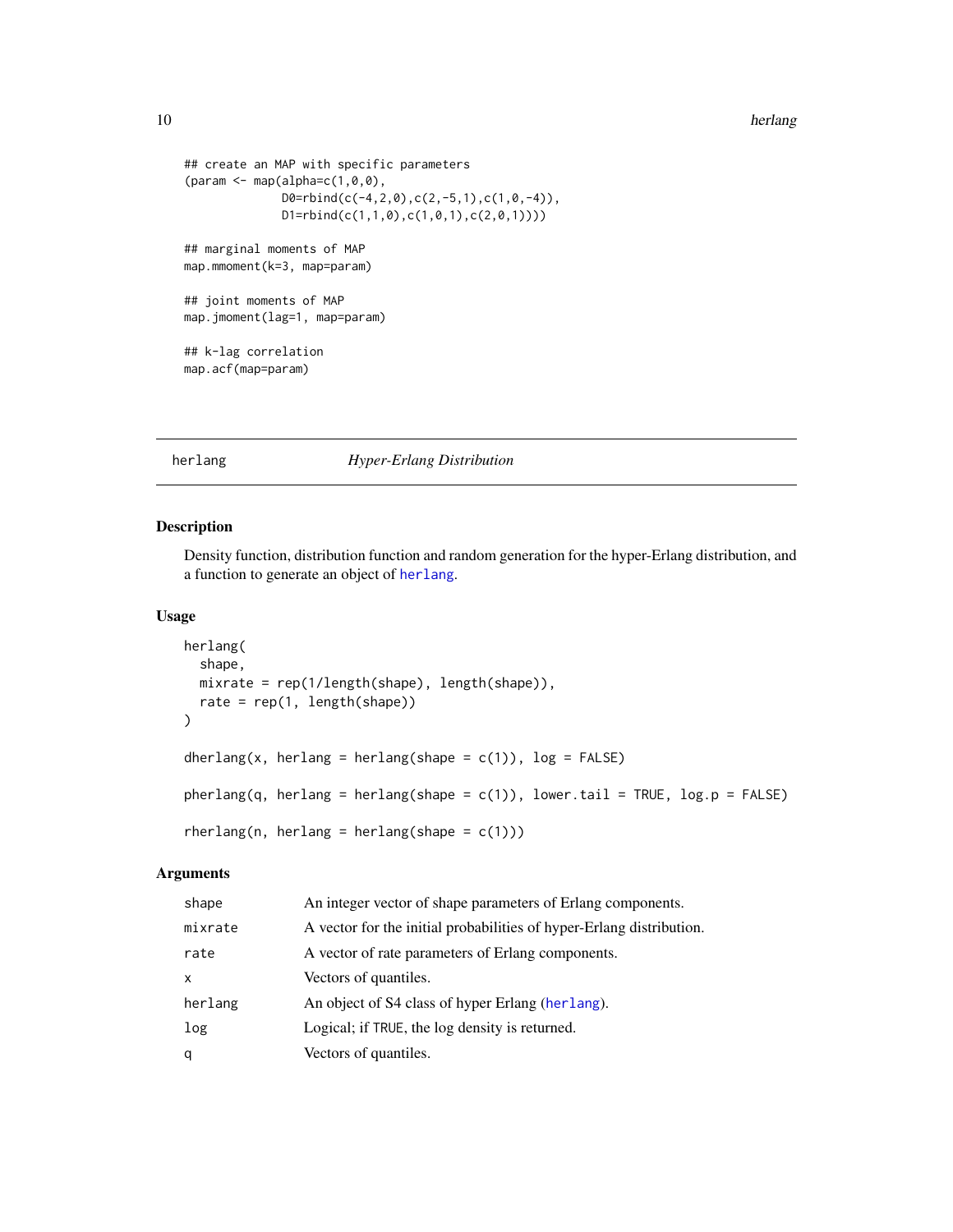<span id="page-10-0"></span>

| lower.tail | Logical; if TRUE, probabilities are $P[X \le x]$ , otherwise, $P[X \ge x]$ . |
|------------|------------------------------------------------------------------------------|
| log.p      | Logical; if TRUE, the log probability is returned.                           |
| n          | Number of observations.                                                      |
| D          | A vector of probabilities.                                                   |

# Details

The hyper-Erlang distribution with parameters  $m_i$  (mixrate),  $s_i$  (shape) and  $r_i$  (rate): Cumulative probability function;

$$
F(q) = \sum_{i} \int_{0}^{q} m_{i} \frac{r_{i}^{s_{i}} x^{s_{i} - 1} e^{-r_{i}x}}{(s_{i} - 1)!} dx
$$

Probability density function;

$$
f(x) = \sum_{i} m_i \frac{r_i^{s_i} x^{s_i - 1} e^{-r_i x}}{(s_i - 1)!}
$$

#### Value

herlang gives an object of hyper-Erlang distribution. dherlang gives the density function, pherlang gives the distribution function, and rherlang generates random samples.

#### Note

herlang requires shape parameters.

#### See Also

[ph](#page-19-1), [herlang](#page-9-1)

```
## create a hyper Erlang consisting of two Erlang
## with shape parameters 2 and 3.
(param1 \leftarrow herlang(c(2,3)))## create a hyper Erlang consisting of two Erlang
## with shape parameters 2 and 3.
(param1 < - herlang(shape=c(2,3)))## create a hyper Erlang with specific parameters
(param2 <- herlang(shape=c(2,3), mixrate=c(0.3,0.7), rate=c(1.0,10.0)))
## convert to a general PH
as(param2, "ph")
## p.d.f. for 0, 0.1, ..., 1
(dherlang(x=seq(0, 1, 0.1), herlang=param2))
## c.d.f. for 0, 0.1, ..., 1
(pherlang(q=seq(0, 1, 0.1), herlang=param2))
```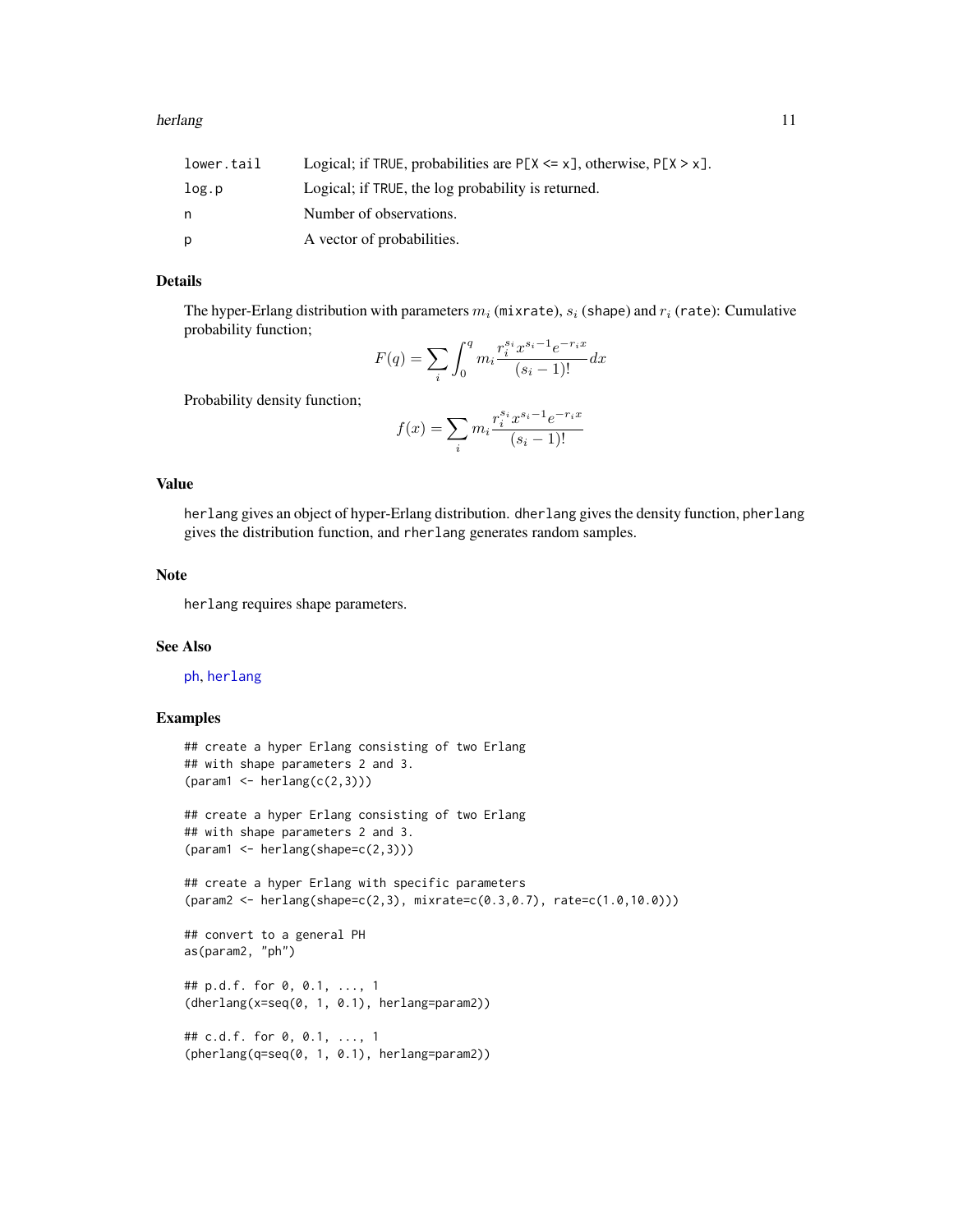## generate 10 samples (rherlang(n=10, herlang=param2))

<span id="page-11-1"></span>herlang-class *Class of hyper Erlang*

#### **Description**

Parameters for a hyper Erlang.

#### **Slots**

size The number of components (hyper Erlang components). mixrate A vector of mixed rates (probability for selecting a component). shape Shape parameters for Erlang distributions. rate Rate parameters for Erlang distributions.

# Note

Objects are usually created by a [herlang.](#page-9-1) This class can be converted to [ph](#page-21-1). Methods:

ph.moment signature(ph = "herlang"): ... emfit.init signature(model = "herlang", data = "phdata.wtime"): ... emfit.init signature(model = "herlang", data = "phdata.group"): ... emfit.estep signature(model = "herlang", data = "phdata.wtime"): ... emfit.estep signature(model = "herlang", data = "phdata.group"): ... emfit.mstep signature(model = "herlang"): ...

#### See Also

Classes [ph](#page-21-1) and [cf1](#page-3-1).

```
## create a hyper Erlang consisting of two Erlang
## with shape parameters 2 and 3.
(param1 \leftarrow herlang(c(2,3)))## create a hyper Erlang consisting of two Erlang
## with shape parameters 2 and 3.
(param1 \leftarrow herlang(shape=c(2,3)))## create a hyper Erlang with specific parameters
```
<span id="page-11-0"></span>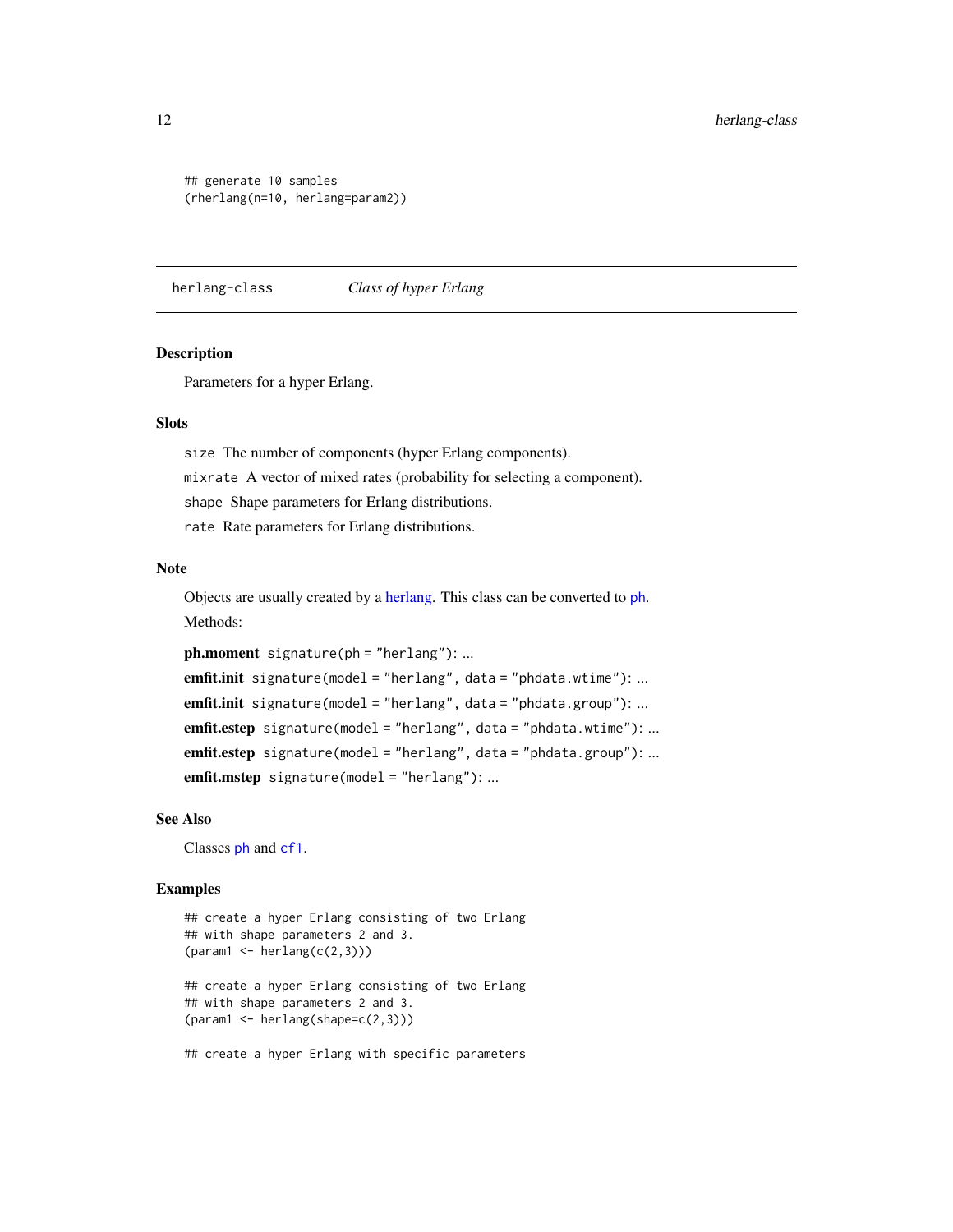#### <span id="page-12-0"></span>map-class and the contract of the contract of the contract of the contract of the contract of the contract of the contract of the contract of the contract of the contract of the contract of the contract of the contract of

```
(param2 <- herlang(shape=c(2,3), mixrate=c(0.3,0.7), rate=c(1.0,10.0)))
## convert to a general PH
as(param2, "ph")
## p.d.f. for 0, 0.1, ..., 1
(dherlang(x=seq(0, 1, 0.1), herlang=param2))
## c.d.f. for 0, 0.1, ..., 1
(pherlang(q=seq(0, 1, 0.1), herlang=param2))
## generate 10 samples
(rherlang(n=10, herlang=param2))
```
<span id="page-12-1"></span>map-class *Classes of MAP*

# <span id="page-12-2"></span>Description

Parameters for MAP and MMPP.

#### Slots

size The number of phases (internal states).

alpha A probability (row) vector to decide an initial phase.

- D0 A square matrix that means transition rates without arrivals.
- D1 A square matrix that means transition rates with arrivals. In the case of MMPP, D1 should be a diagonal matrix.
- df The number of free parameters.

#### Note

Objects are usually created by [map,](#page-7-1) [mmpp](#page-7-1) or [gmmpp.](#page-7-2)

#### See Also

Classes [erhmm](#page-6-1).

# Examples

## create an MAP (full matrix) with 5 phases  $map(5)$ ## create an MAP (full matrix) with 5 phases map(size=5)

## create an MMPP with 5 states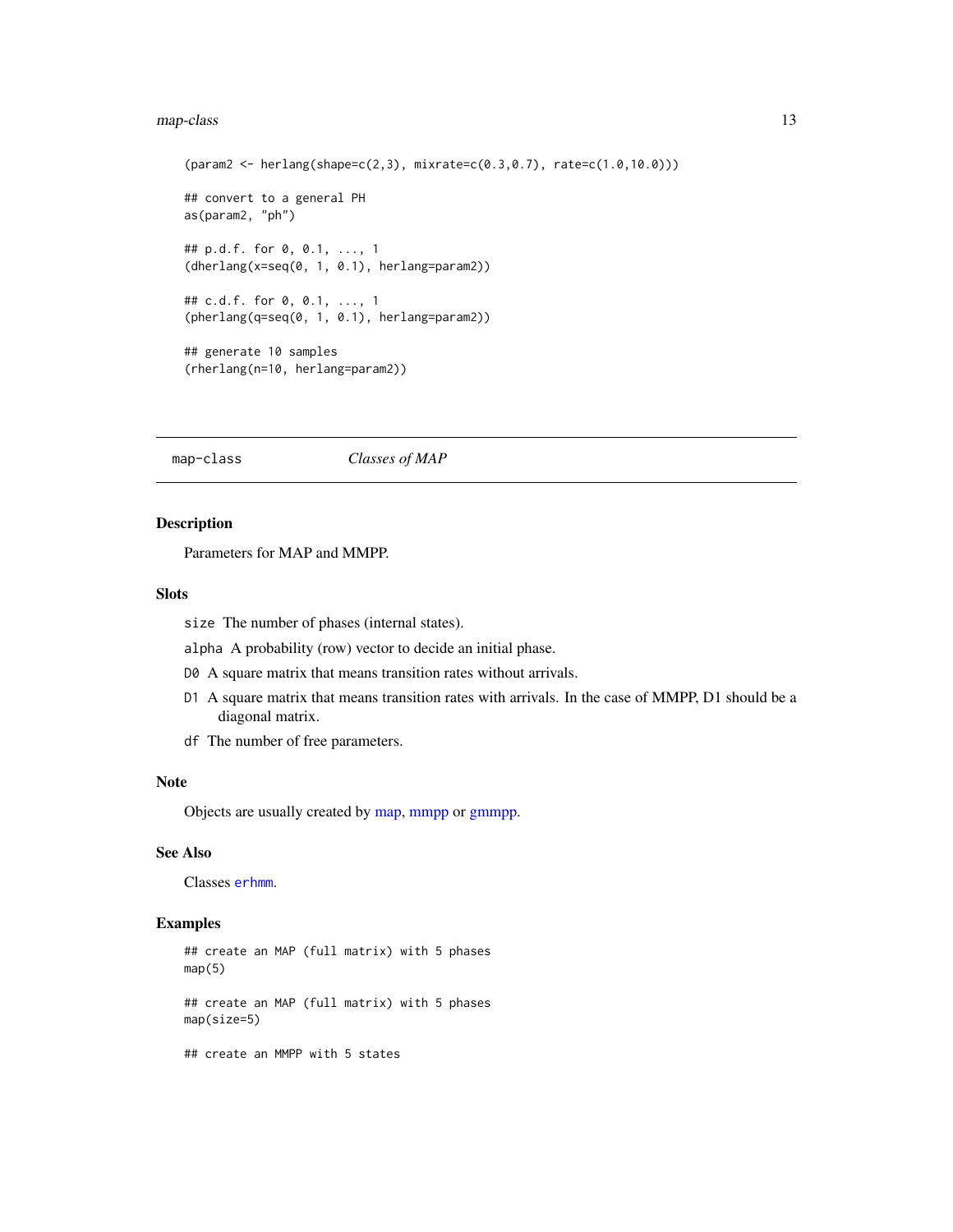```
mmp(5)## create an MMPP with 5 states for approximate
## estimation
gmmpp(5)
## create an MAP with specific parameters
{\rm (param \leftarrow map(alpha=c(1,0,0),}D0 = rbind(c(-4, 2, 0), c(2, -5, 1), c(1, 0, -4)),D1=rbind(c(1,1,0),c(1,0,1),c(2,0,1))))
## marginal moments of MAP
map.mmoment(k=3, map=param)
## joint moments of MAP
map.jmoment(lag=1, map=param)
## k-lag correlation
map.acf(map=param)
```
<span id="page-13-1"></span>map.mmoment *Moments for Markovian arrival pcess (MAP)*

# <span id="page-13-2"></span>Description

Moments for MAP.

#### Usage

```
map.mmoment(k, map)
```

```
map.jmoment(lag, map)
```
map.acf(map)

#### Arguments

|     | An integer of dgrees of moments.           |
|-----|--------------------------------------------|
| map | An object of S4 class of MAP (map, gmmpp). |
| lag | An integer of time lag for corrilection.   |

# Details

MAP parameters are  $\alpha$ ,  $D_0$  and  $D_1$ ;

 $P = (-D_0)^{-1}D_1$ 

<span id="page-13-0"></span>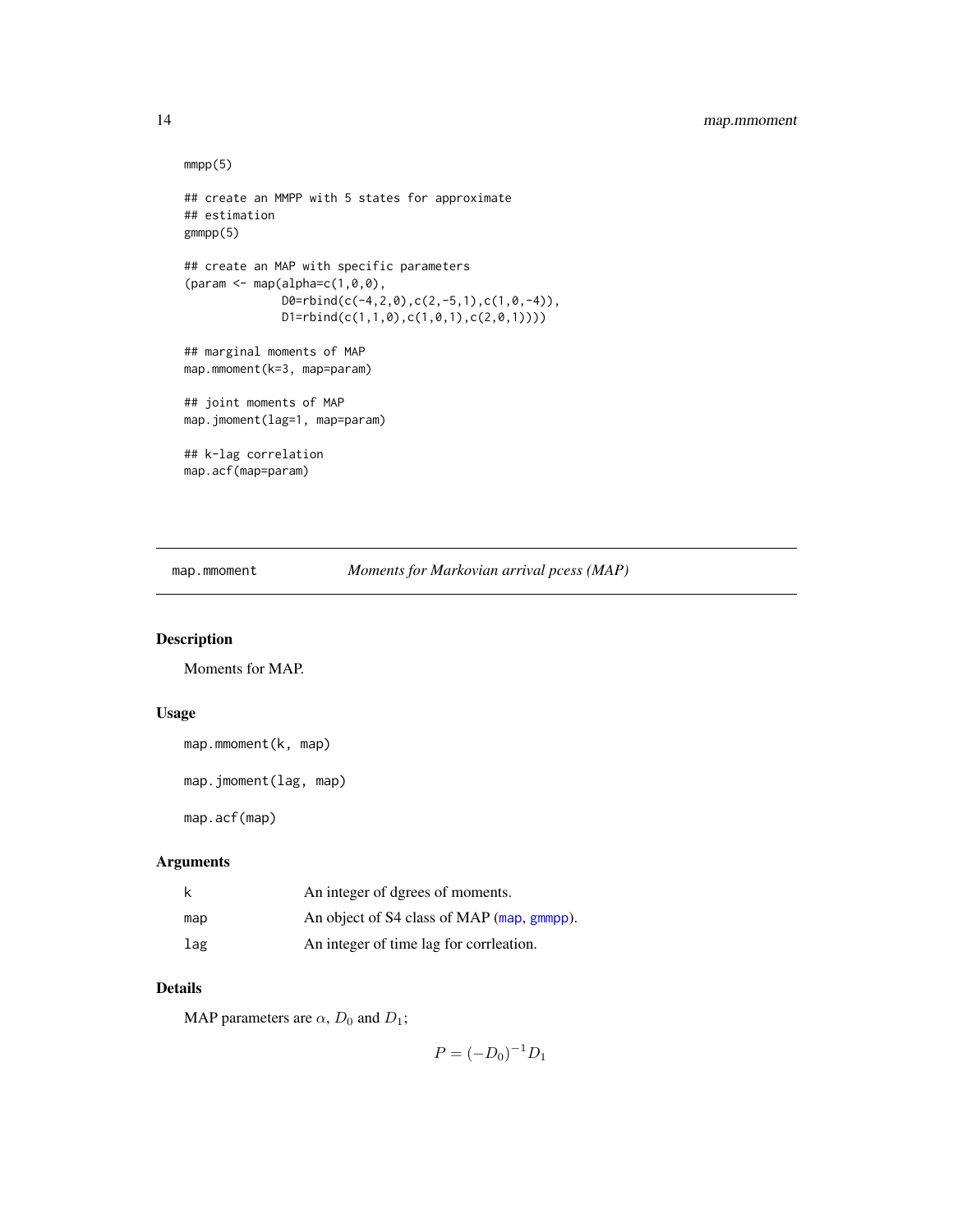# <span id="page-14-0"></span>map.mmoment 15

and

$$
sP=s.
$$

Then the moments for MAP are marginal moment;

$$
m_k = k!s(-D_0)^{-k}1,
$$

joint moment;

$$
s_{ij}(lag) = i!j!s(-D_0)^{-i}P^{lag}(-D_0)^{-j}1,
$$

k-lag correlation (autocorrelation);

$$
rho(lag) = (s_{11}(lag) - m_1^2)/(m_2 - m_1^2)
$$

#### Value

map. mmoment gives a vector of up to k moments. map. jmoment gives a matrix of  $s_{ij}(lag)$ ,  $i =$  $1, ..., n, j = 1, ..., n$  where n is the size of phases. map. acf gives a vector of up to n-lag correlation, where n is the size of phases.

#### Note

map. mmoment is a generic function for [ph](#page-21-1) and [herlang](#page-11-1).

#### See Also

[map](#page-7-1), [gmmpp](#page-7-2), [erhmm](#page-5-1)

```
## create an MAP with specific parameters
{\rm (param1 < - map(alpha=c(1,0,0),}D0 = rbind(c(-4, 2, 0), c(2, -5, 1), c(1, 0, -4)),D1=rbind(c(1,1,0),c(1,0,1),c(2,0,1))))
## create an ER-HMM with specific parameters
(param2 <- erhmm(shape=c(2,3), alpha=c(0.3,0.7),
                 rate=c(1.0,10.0),
                 P=rbind(c(0.3, 0.7), c(0.1, 0.9))))
## marginal moments of MAP
map.mmoment(k=3, map=param1)
map.mmoment(k=3, map=as(param2, "map"))
## joint moments of MAP
map.jmoment(lag=1, map=param1)
map.jmoment(lag=1, map=as(param2, "map"))
## k-lag correlation
map.acf(map=param1)
map.acf(map=as(param2, "map"))
```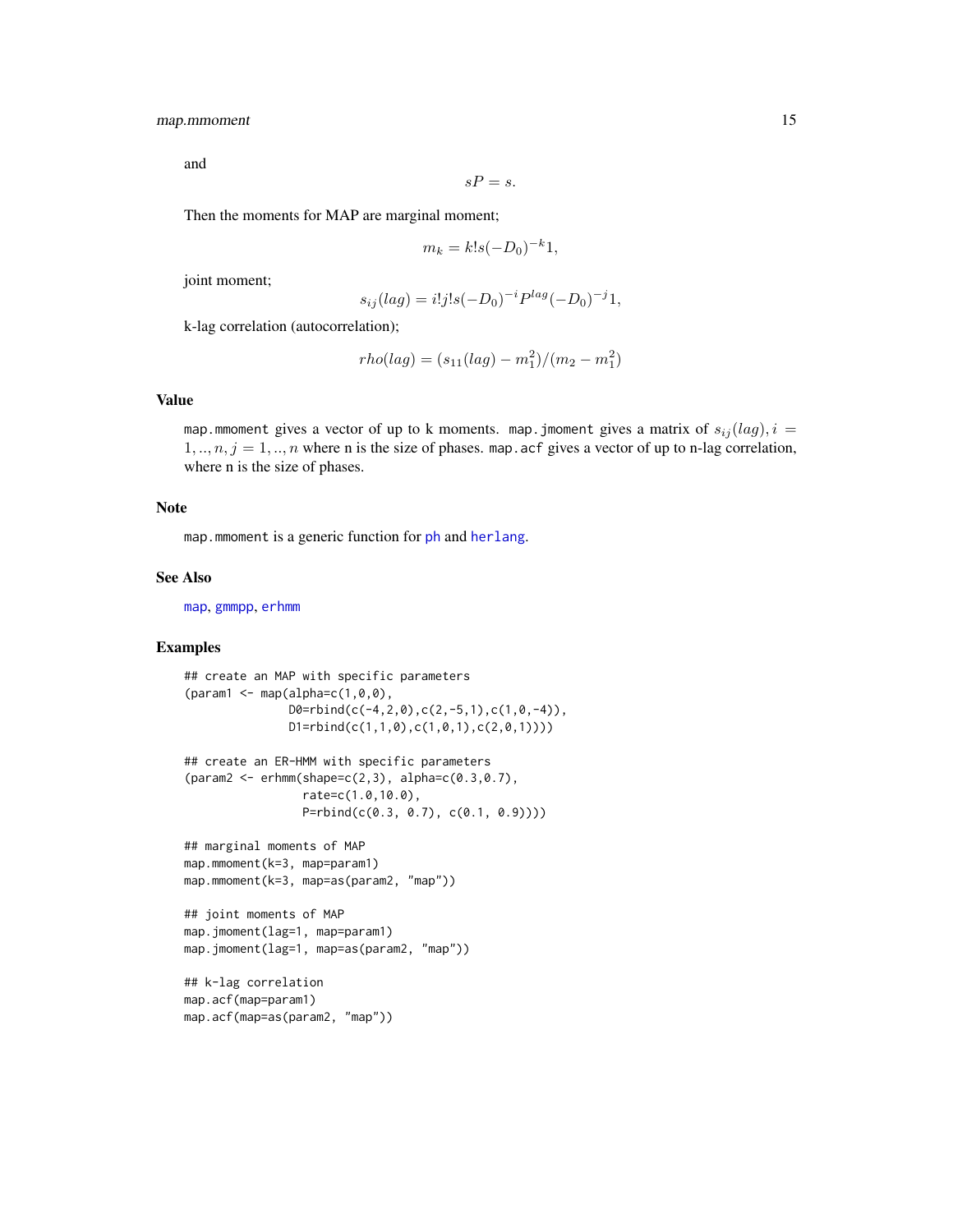<span id="page-15-1"></span><span id="page-15-0"></span>

# Description

Estimates MAP parameters from grouped data.

# Usage

```
mapfit.group(
 map,
 counts,
 breaks,
  intervals,
  instant,
  stationary = TRUE,
 control = list(),verbose = list(),...
)
```
# Arguments

| map        | S4 class for MAP. The estimation algorithm is selected depending on thie class.                                                                                                                                                                                                                                                                                                                                                     |
|------------|-------------------------------------------------------------------------------------------------------------------------------------------------------------------------------------------------------------------------------------------------------------------------------------------------------------------------------------------------------------------------------------------------------------------------------------|
| counts     | A vector for the number of arrivals in time interval.                                                                                                                                                                                                                                                                                                                                                                               |
| breaks     | A vector for time sequence to determine time interval. This is equivalent to<br>$c(\emptyset, \text{cum}(\text{intervals})).$ If this is missing, it is assigned to $\emptyset$ : length(counts).                                                                                                                                                                                                                                   |
| intervals  | A vector for a sequence of time length for intervals. This is equivalent to<br>diff(breaks)). If this is missing, it is assigned to rep(1, length(counts)).                                                                                                                                                                                                                                                                         |
| instant    | A vector of integer to indicate whether an arrival occurs at the last time of in-<br>terval. If instant is 1, an arrival occurs at the last time of interval. If instant<br>is 0, no arrival occurs at the last time of interval. By using instant, time point<br>data can be expressed by grouped data class. If instant is missing, it is given by<br>rep(0, length(counts)), i.e., there are no arrivals at the end of interval. |
| stationary | A logical value that determine whether initial probability is given by a stationary<br>vector of underlying Markov process or not.                                                                                                                                                                                                                                                                                                  |
| control    | A list of parameters for controlling the fitting process.                                                                                                                                                                                                                                                                                                                                                                           |
| verbose    | A list of parameters for displaying the fitting process.                                                                                                                                                                                                                                                                                                                                                                            |
| .          | Further arguments for methods.                                                                                                                                                                                                                                                                                                                                                                                                      |

# Value

Returns a list with components, which is an object of S3 class mapfit.result;

model an object for estimated MAP class ([map](#page-12-1), [erhmm](#page-6-1)).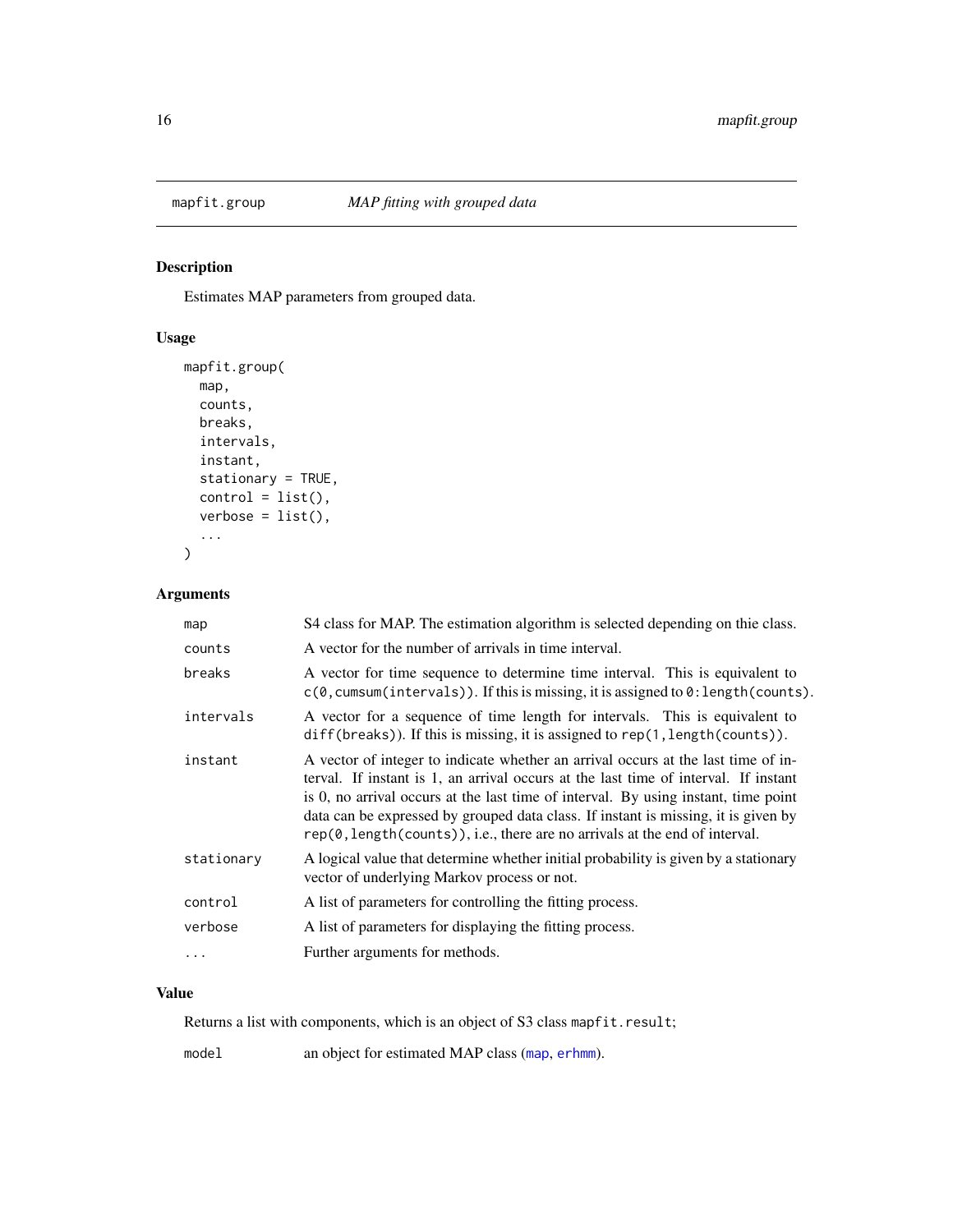# <span id="page-16-0"></span>mapfit.group 17

| 11f         | a value of the maximum log-likelihood.                           |
|-------------|------------------------------------------------------------------|
| df          | a value of degrees of freedom of the model.                      |
| aic         | a value of Akaike information criterion.                         |
| iter        | the number of iterations.                                        |
| convergence | a logical value for the convergence of estimation algorithm.     |
| ctime       | computation time (user time).                                    |
| stationary  | a logical value for the argument stationary.                     |
| data        | an object for MAP data class                                     |
| aerror      | a value of absolute error for lif at the last step of algorithm. |
| rerror      | a value of relative error for lif at the last step of algorithm. |
| control     | a list of the argument of control.                               |
| verbose     | a list of the argument of verbose.                               |
| call        | the matched call.                                                |

#### See Also

[mapfit.point](#page-17-1), [map](#page-12-1) and [gmmpp](#page-12-2)

```
## load trace data
data(BCpAug89)
BCpAug89s <- head(BCpAug89, 50)
## make grouped data
BCpAug89.group <- hist(cumsum(BCpAug89s),
                         breaks=seq(0, 0.15, 0.005),
                         plot=FALSE)
## MAP fitting for general MAP
(result1 <- mapfit.group(map=map(2),
                        counts=BCpAug89.group$counts,
                        breaks=BCpAug89.group$breaks))
## MAP fitting for MMPP
(result2 <- mapfit.group(map=mmpp(2),
                         counts=BCpAug89.group$counts,
                         breaks=BCpAug89.group$breaks))
## MAP fitting with approximate MMPP
(result3 <- mapfit.group(map=gmmpp(2),
                         counts=BCpAug89.group$counts,
                         breaks=BCpAug89.group$breaks))
## marginal moments for estimated MAP
map.mmoment(k=3, map=result1$model)
map.mmoment(k=3, map=result2$model)
```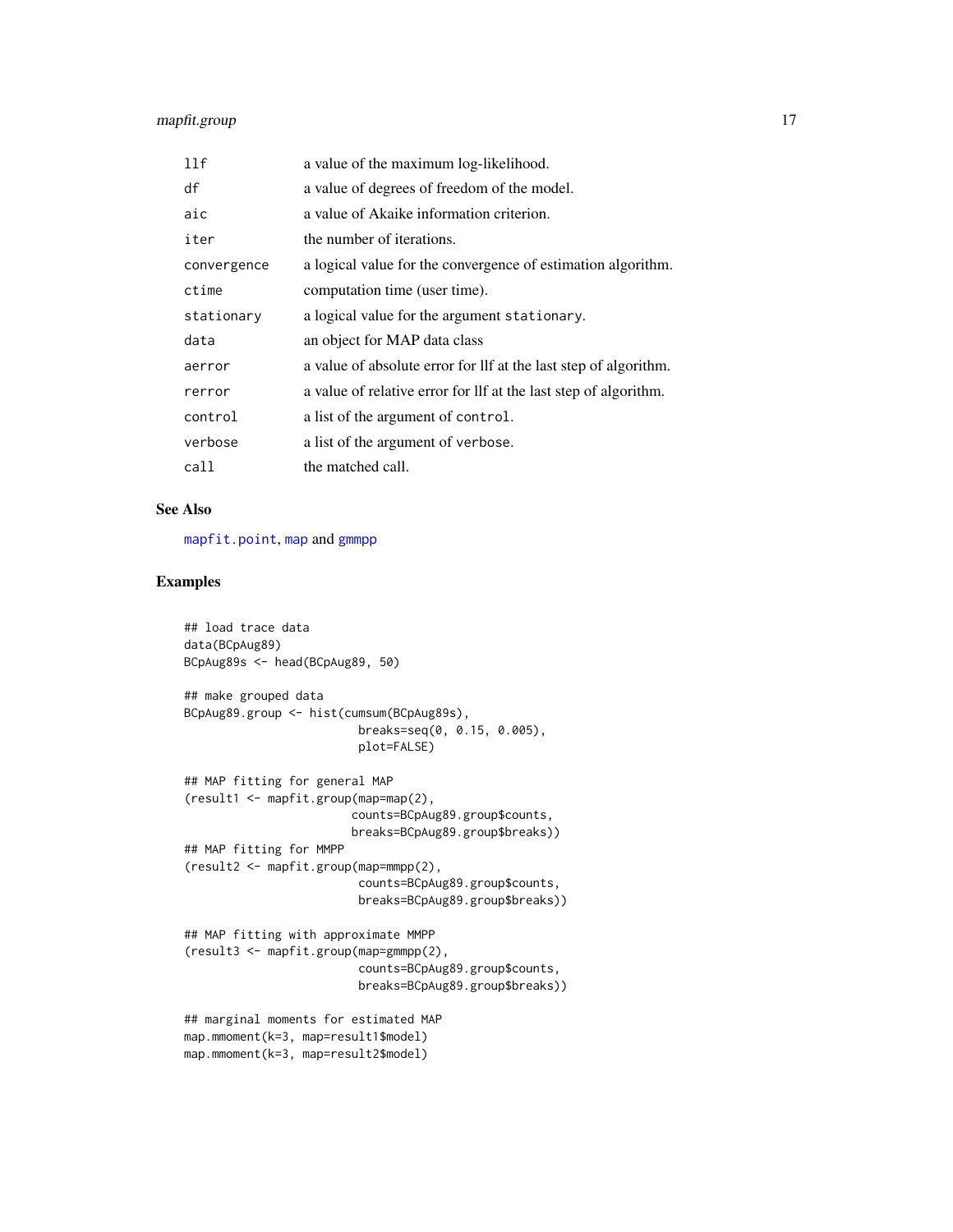```
map.mmoment(k=3, map=result3$model)
## joint moments for estimated MAP
map.jmoment(lag=1, map=result1$model)
map.jmoment(lag=1, map=result2$model)
map.jmoment(lag=1, map=result3$model)
## lag-k correlation
map.acf(map=result1$model)
map.acf(map=result2$model)
map.acf(map=result3$model)
```
<span id="page-17-1"></span>mapfit.point *MAP fitting with time point data*

# Description

Estimates MAP parameters from time point data.

#### Usage

```
mapfit.point(
  map,
  x,
  intervals,
  stationary = TRUE,
  method = c("all", "increment"),1bound = 1,
  ubound = NULL,control = list(),verbose = list(),
  ...
\overline{\phantom{a}}
```
# Arguments

| map           | An object of S4 class for MAP. The estimation algorithm is selected depending<br>on thie class.                                    |
|---------------|------------------------------------------------------------------------------------------------------------------------------------|
| $\mathsf{x}$  | A vector for time sequence of arrivals. This is equivalent to cumsum (intervals).<br>Either time or difftime should be given.      |
| intervals     | A vector for the data for intrarrival time. This is equivalent to $diff(c(0, x))$ .<br>Either time or difftime should be given.    |
| stationary    | A logical value that determine whether initial probability is given by a stationary<br>vector of underlying Markov process or not. |
| method        | The name of estimation method for ER-HMM (erhmm).                                                                                  |
| <b>1bound</b> | A value for lower limit for the number of states in ER-HMM (erhmm).                                                                |
|               |                                                                                                                                    |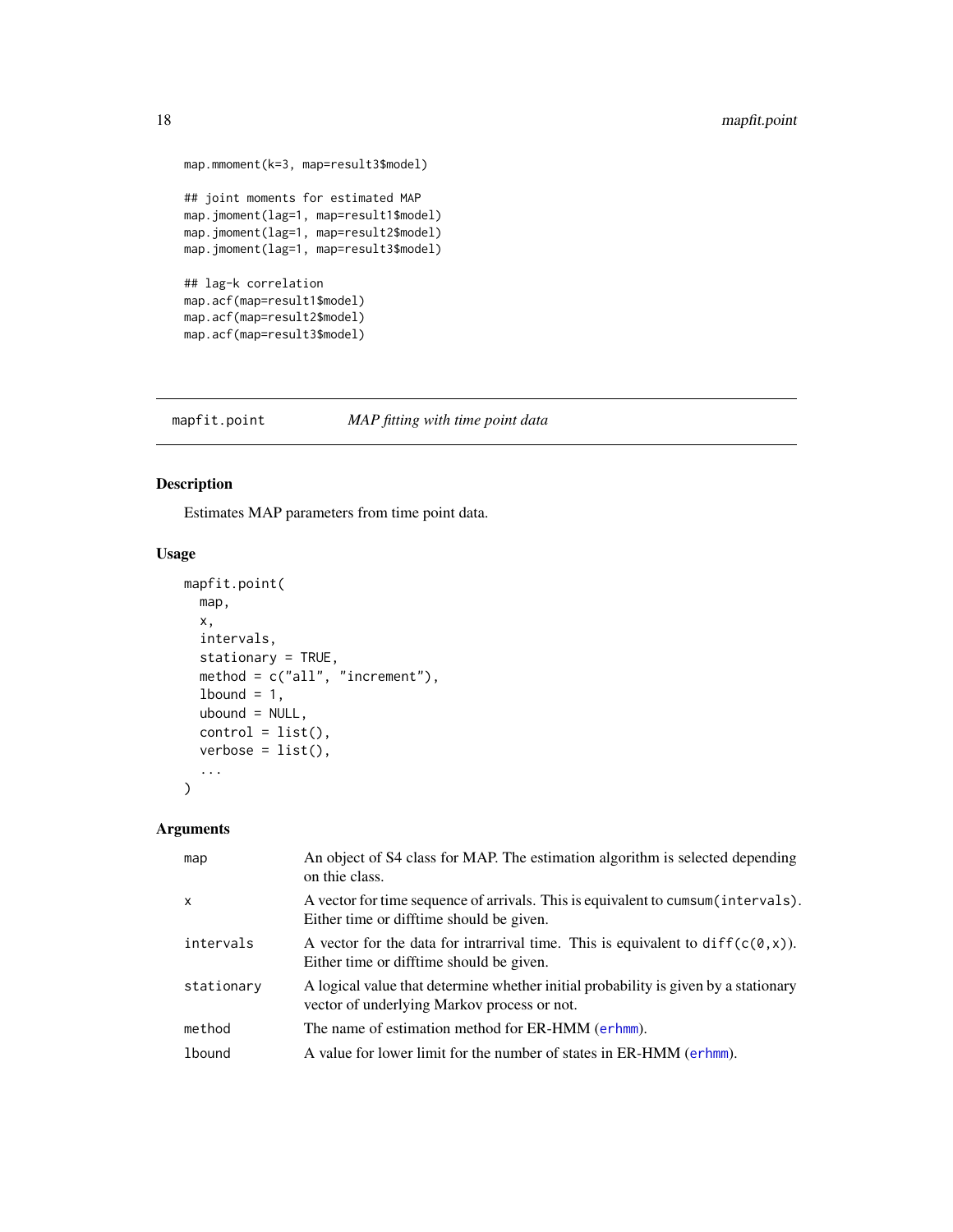# <span id="page-18-0"></span>mapfit.point 19

| ubound   | A value for upper limit for the number of states in ER-HMM (erhmm). |
|----------|---------------------------------------------------------------------|
| control  | A list of parameters for controlling the fitting process.           |
| verbose  | A list of parameters for displaying the fitting process.            |
| $\cdots$ | Further arguments for methods.                                      |

#### Value

Returns a list with components, which is an object of S3 class mapfit.result;

| mode1       | an object for estimated MAP class (map, erhmm).                  |
|-------------|------------------------------------------------------------------|
| 11f         | a value of the maximum log-likelihood.                           |
| df          | a value of degrees of freedom of the model.                      |
| aic         | a value of Akaike information criterion.                         |
| iter        | the number of iterations.                                        |
| convergence | a logical value for the convergence of estimation algorithm.     |
| ctime       | computation time (user time).                                    |
| stationary  | a logical value for the argument stationary.                     |
| data        | an object for MAP data class                                     |
| aerror      | a value of absolute error for lif at the last step of algorithm. |
| rerror      | a value of relative error for lif at the last step of algorithm. |
| control     | a list of the argument of control.                               |
| verbose     | a list of the argument of verbose.                               |
| call        | the matched call.                                                |

# See Also

[mapfit.group](#page-15-1), [map](#page-12-1) and [erhmm](#page-6-1)

```
## load trace data
data(BCpAug89)
BCpAug89s <- head(BCpAug89, 50)
## MAP fitting for general MAP
(result1 <- mapfit.point(map=map(2), x=cumsum(BCpAug89s)))
## MAP fitting for MMPP
(result2 <- mapfit.point(map=mmpp(2), x=cumsum(BCpAug89s)))
## MAP fitting for ER-HMM
(result3 <- mapfit.point(map=erhmm(3), x=cumsum(BCpAug89s)))
## marginal moments for estimated MAP
```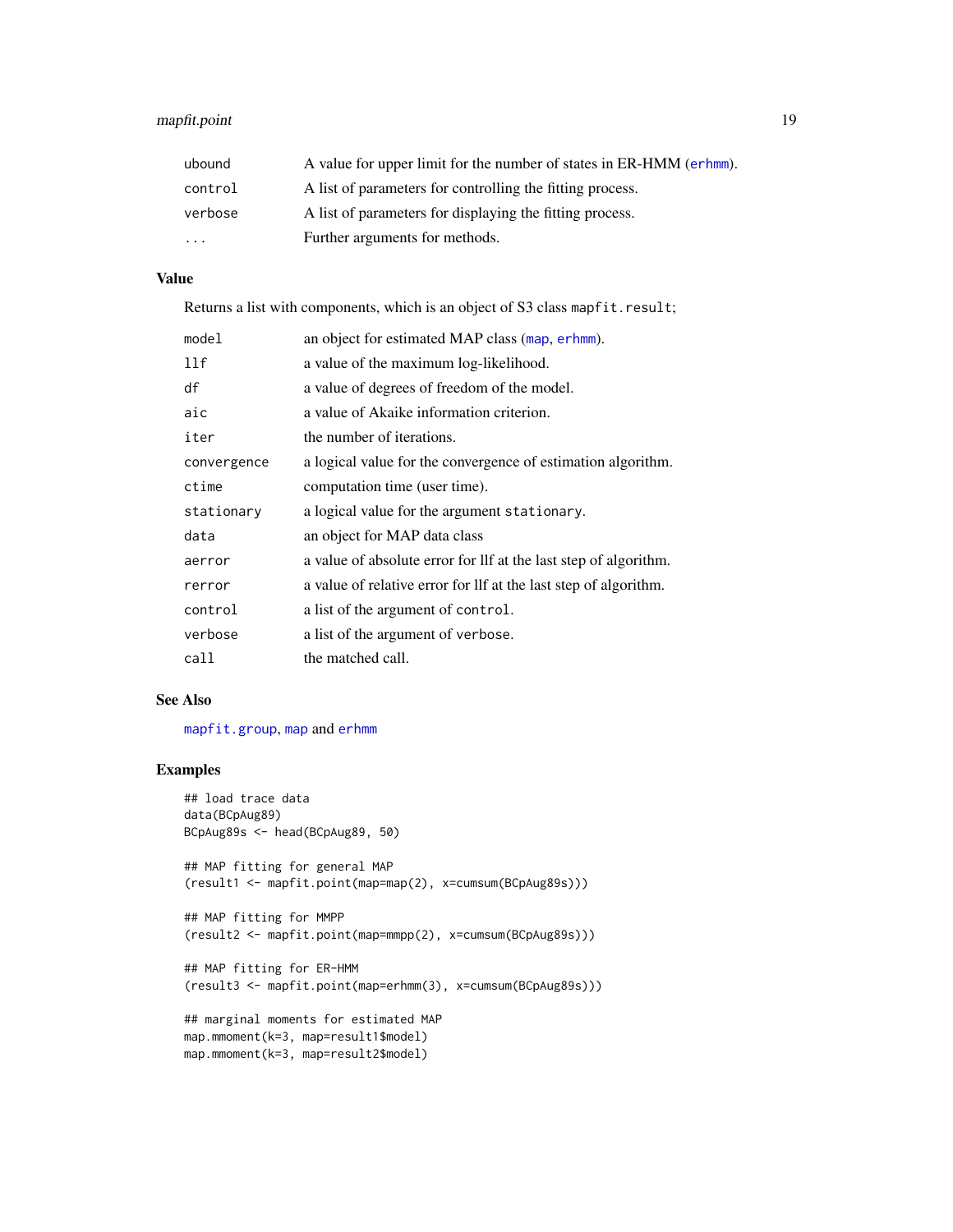```
map.mmoment(k=3, map=as(result3$model, "map"))
## joint moments for estimated MAP
map.jmoment(lag=1, map=result1$model)
map.jmoment(lag=1, map=result2$model)
map.jmoment(lag=1, map=as(result3$model, "map"))
## lag-k correlation
map.acf(map=result1$model)
map.acf(map=result2$model)
map.acf(map=as(result3$model, "map"))
```
<span id="page-19-1"></span>ph *Phase-Type (PH) Distribution*

#### Description

Density function, distribution function and random generation for the PH distribution, and a function to generate an object of [ph](#page-21-1).

# Usage

ph(size, alpha, Q, xi, class = "CsparseMatrix")  $dph(x, ph = ph(1), log = FALSE)$  $pph(q, ph = ph(1), lower.tail = TRUE, log.p = FALSE)$  $rph(n, ph = ph(1))$ 

# Arguments

| size       | A value for the number of phases.                                            |
|------------|------------------------------------------------------------------------------|
| alpha      | A vector for the initial probabilities of PH distribution.                   |
| Q          | An object of Matrix class for the initesmal generator of PH distribution.    |
| хi         | A vector for the exit rates of PH distribution.                              |
| class      | Name of Matrix class for 0.                                                  |
| X          | Vectors of quantiles.                                                        |
| ph         | An object of S4 class of PH (ph).                                            |
| log        | Logical; if TRUE, the log density is returned.                               |
| a          | Vectors of quantiles.                                                        |
| lower.tail | Logical; if TRUE, probabilities are $P[X \le x]$ , otherwise, $P[X \ge x]$ . |
| log.p      | Logical; if TRUE, the log probability is returned.                           |
| n          | Number of observations.                                                      |
| р          | A vector of probabilities.                                                   |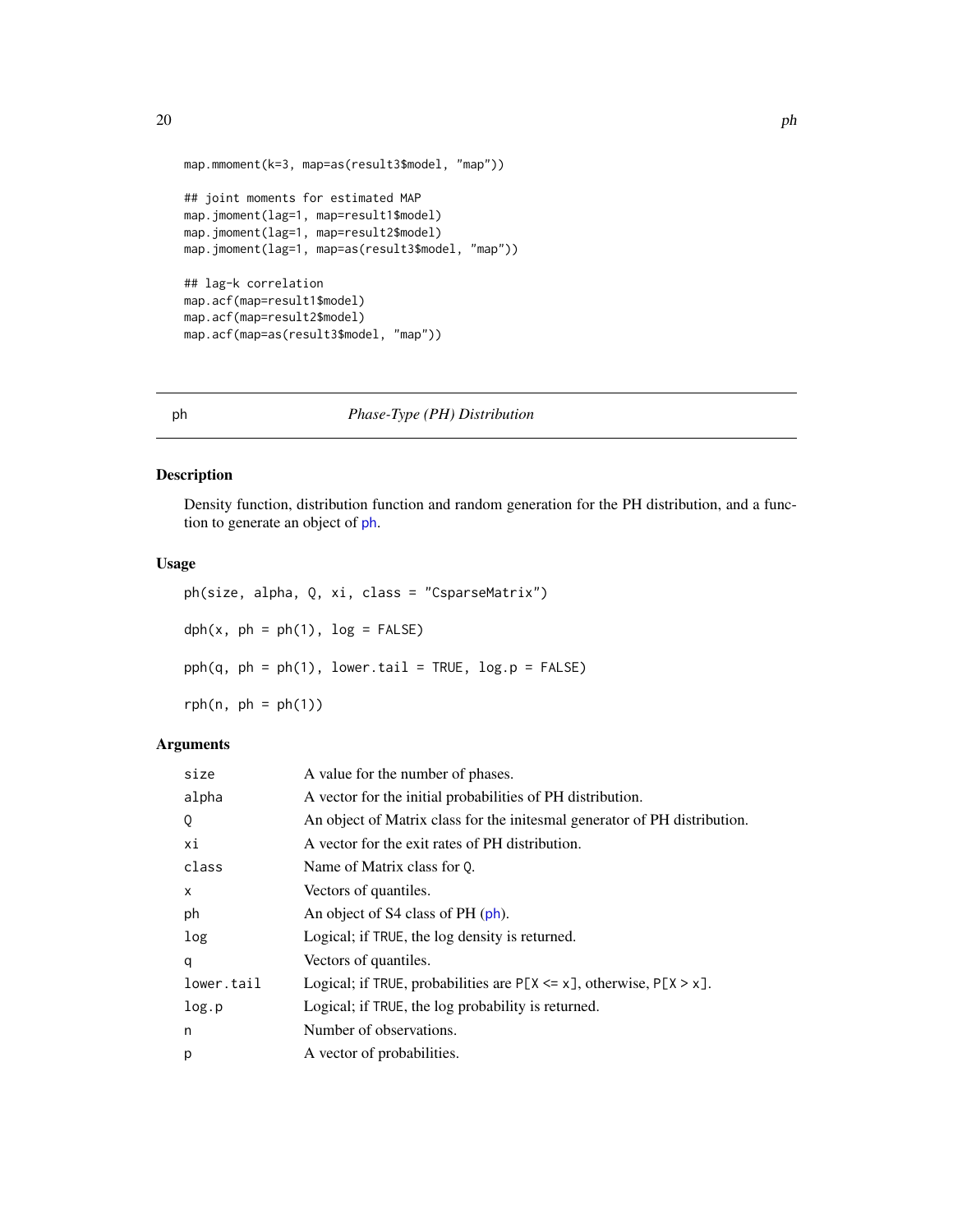#### <span id="page-20-0"></span>Details

The PH distribution with parameters  $\alpha$ , Q and  $\xi$ : Cumulative probability function;

$$
F(q) = 1 - \alpha \exp(Qq)1
$$

Probability density function;

$$
f(x) = \alpha \exp(Qx)\xi
$$

# Value

ph gives an object of general PH distribution. dph gives the density function, pph gives the distribution function, and rph generates random samples.

# Note

ph requires either size or (alpha, Q, xi). rph for [ph](#page-21-1) is too slow. It is recommended to use rph for [cf1](#page-3-1).

#### See Also

[cf1](#page-2-1), [herlang](#page-9-1)

```
## create a PH (full matrix) with 5 phases
(param1 < - ph(5))## create a PH (full matrix) with 5 phases
(param1 <- ph(size=5))
## create a PH with specific parameters
(\text{param2} < - \text{ph}(\text{alpha}=c(1,0,0)),Q=rbind(c(-4,2,0),c(2,-5,1),c(1,0,-1)),
              xi=c(2,2,0)))
## p.d.f. for 0, 0.1, ..., 1
(dph(x=seq(0, 1, 0.1), ph=param2))
## c.d.f. for 0, 0.1, ..., 1
(pph(q=seq(0, 1, 0.1), ph=param2))
## generate 10 samples
(rph(n=10, ph=param2))
```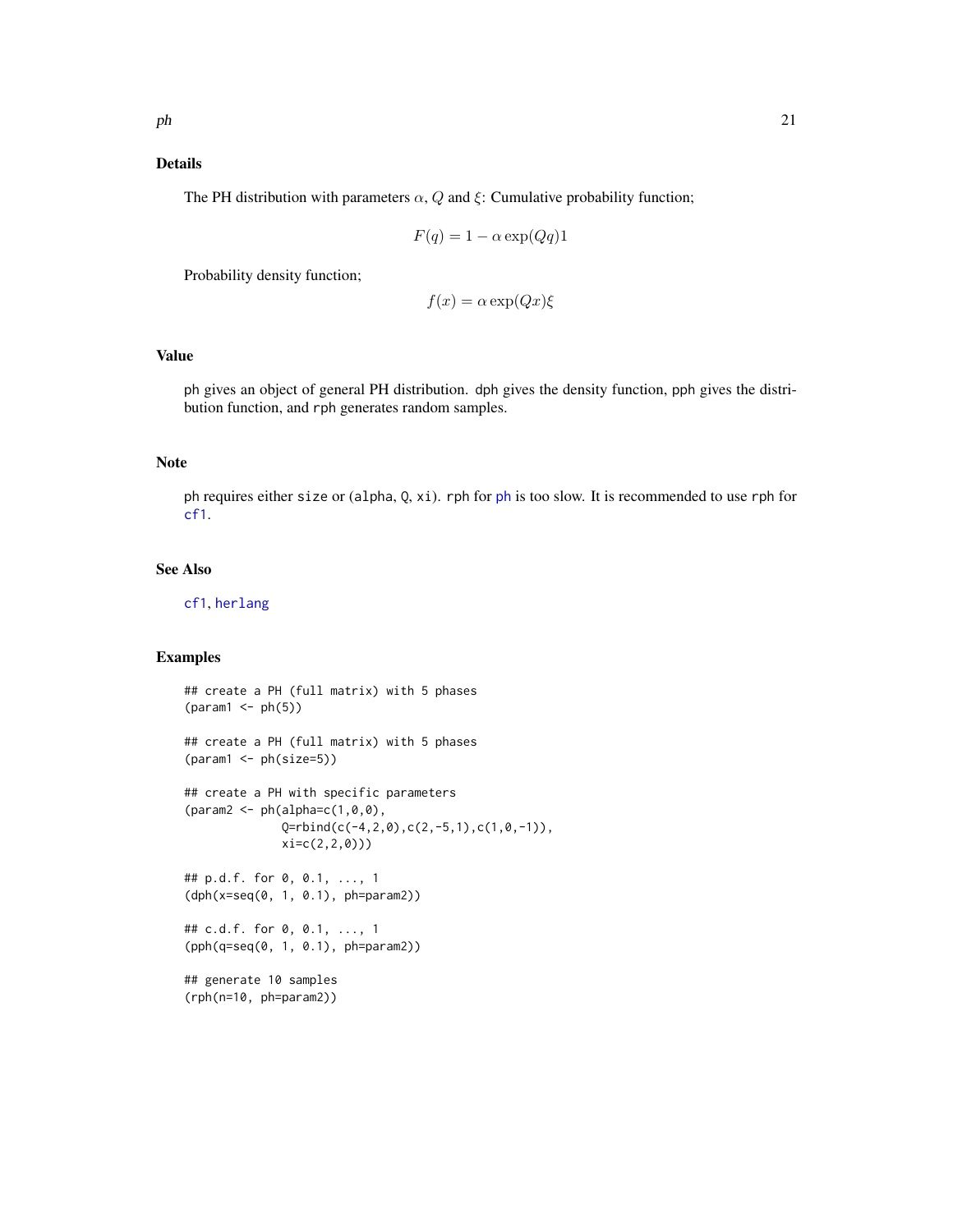<span id="page-21-1"></span><span id="page-21-0"></span>

#### Description

Parameters for a general PH distribution.

#### **Slots**

size The number of phases (transient states).

alpha A probability (row) vector to decide an initial phase.

Q A square matrix that means transition rates between phases.

xi A column vector for exiting rates from phases to an absorbing state.

df The number of free parameters.

# Note

Objects are usually created by a [ph.](#page-19-1)

The methods of this class:

 $ph.moment$  signature( $ph = "ph"$ ): ...

emfit.init signature(model = "ph"): ...

emfit.estep signature(model = "ph", data = "phdata.wtime"): ...

emfit.estep signature(model = "ph", data = "phdata.group"): ...

emfit.mstep signature(model = "ph"): ...

# See Also

Classes [cf1](#page-3-1) and [herlang](#page-11-1).

```
## create a PH (full matrix) with 5 phases
(param1 < - ph(5))## create a PH (full matrix) with 5 phases
(param1 <- ph(size=5))
## create a PH with specific parameters
{\text{qaram2} <= \text{ph}(\text{alpha}=c(1,0,0))}Q=rbind(c(-4,2,0),c(2,-5,1),c(1,0,-1)),xi=c(2,2,0)))
## p.d.f. for 0, 0.1, ..., 1
(dph(x=seq(0, 1, 0.1), ph=param2))
```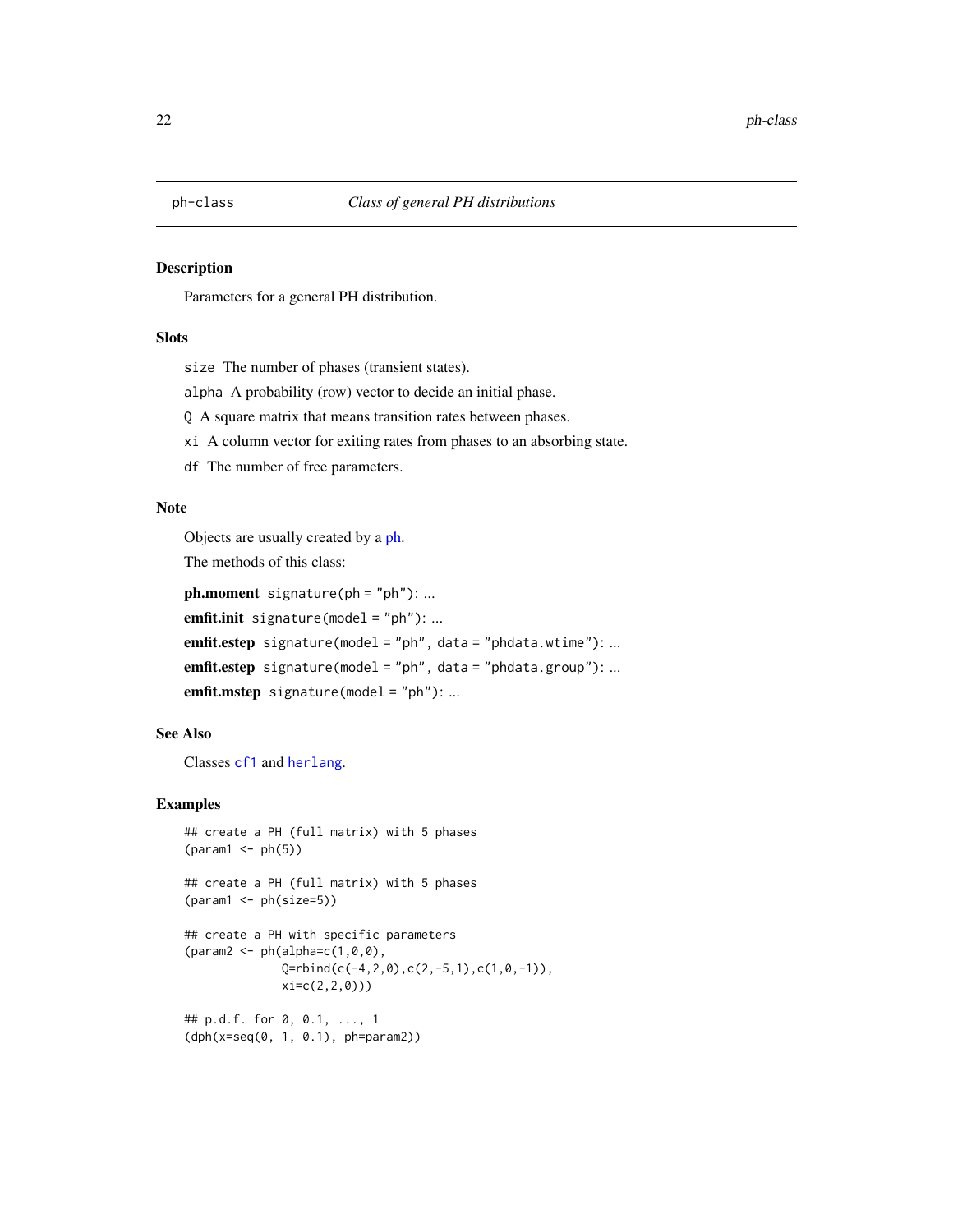# <span id="page-22-0"></span>ph.moment 23

```
## c.d.f. for 0, 0.1, ..., 1
(pph(q=seq(0, 1, 0.1), ph=param2))
## generate 10 samples
(rph(n=10, ph=param2))
```
<span id="page-22-1"></span>ph.moment *Moments for Phase-Type (PH) Distribution*

# Description

Moments for PH distribution.

#### Usage

```
## S4 method for signature 'ANY,ph'
ph.moment(k, ph, ...)
```
ph.mean(ph)

ph.var(ph)

# Arguments

| k                       | An integer of dgrees of moments.                            |
|-------------------------|-------------------------------------------------------------|
| ph                      | An object of S4 class of PH (ph) or Hyper-Erlang (herlang). |
| $\cdot$ $\cdot$ $\cdot$ | Further arguments for methods.                              |

# Details

The PH distribution with parameters  $alpha$ , Q and xi: k-th moment;

$$
k! \alpha(-Q)^{-k}1
$$

#### Value

ph.mean and ph.var give mean and variance of PH. ph.moment gives a vector of up to k moments.

# Note

ph.moment is a generic function for [ph](#page-21-1) and [herlang](#page-11-1).

#### See Also

[ph](#page-19-1), [cf1](#page-2-1), [herlang](#page-9-1)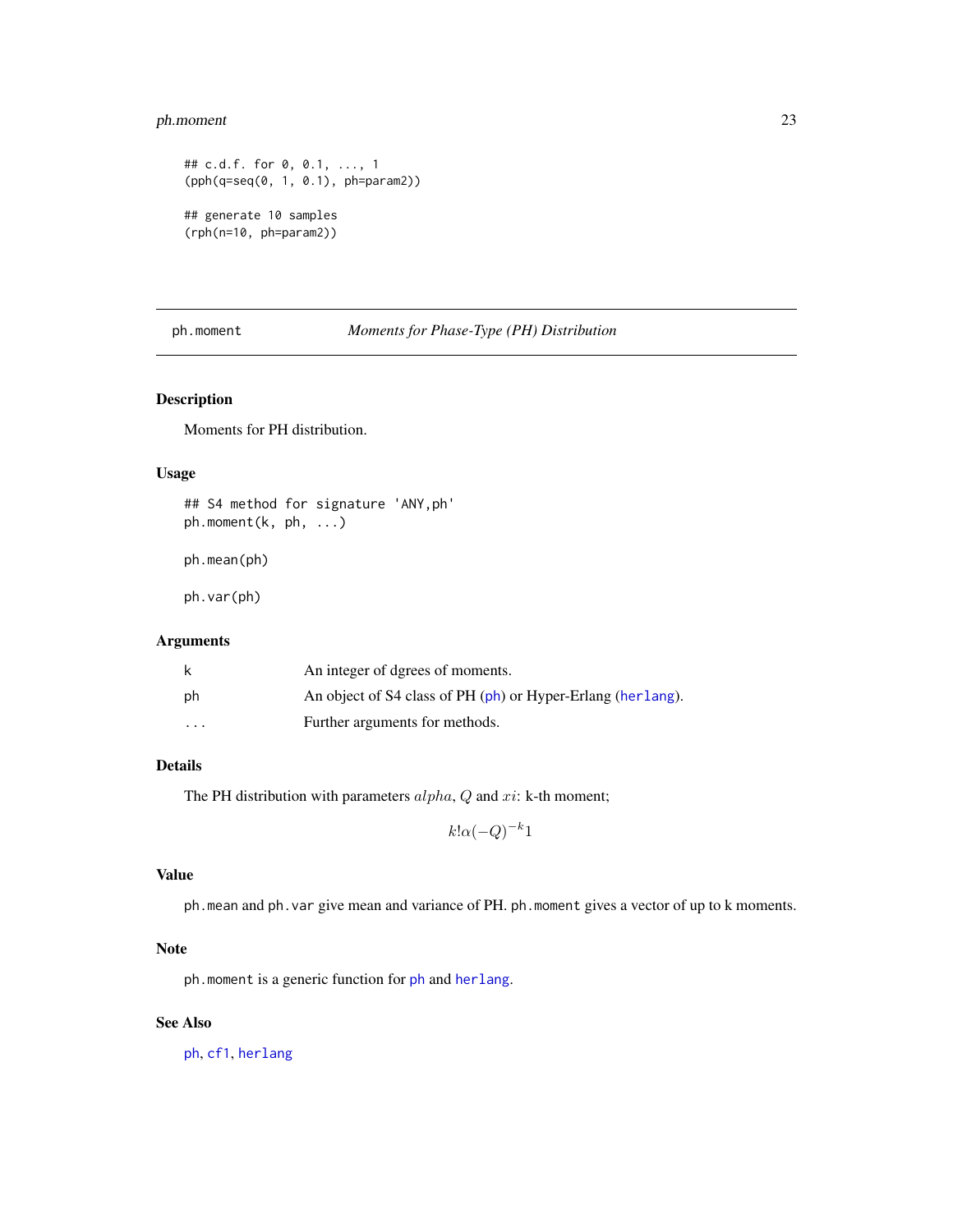#### Examples

```
## create a PH with specific parameters
(param1 < -ph(alpha=c(1,0,0),Q = r \text{bind}(c(-4, 2, 0), c(2, -5, 1), c(1, 0, -1)),xi=c(2,2,0)))
## create a CF1 with specific parameters
(param2 <- cf1(alpha=c(1,0,0), rate=c(1.0,2.0,3.0)))
## create a hyper Erlang with specific parameters
(param3 <- herlang(shape=c(2,3), mixrate=c(0.3,0.7), rate=c(1.0,10.0)))
## mean
ph.mean(param1)
ph.mean(param2)
ph.mean(param3)
## variance
ph.var(param1)
ph.var(param2)
ph.var(param3)
## up to 5 moments
ph.moment(5, param1)
ph.moment(5, param2)
ph.moment(5, param3)
```
phfit.3mom *PH fitting with three moments*

#### Description

Estimates PH parameters from three moments.

#### Usage

```
phfit.3mom(
 m1,
 m2,
 m3,
 method = c("Osogami06", "Bobbio05"),
 max.phase = 50,
  epsilon = sqrt(.Machine$double.eps)
)
```
<span id="page-23-0"></span>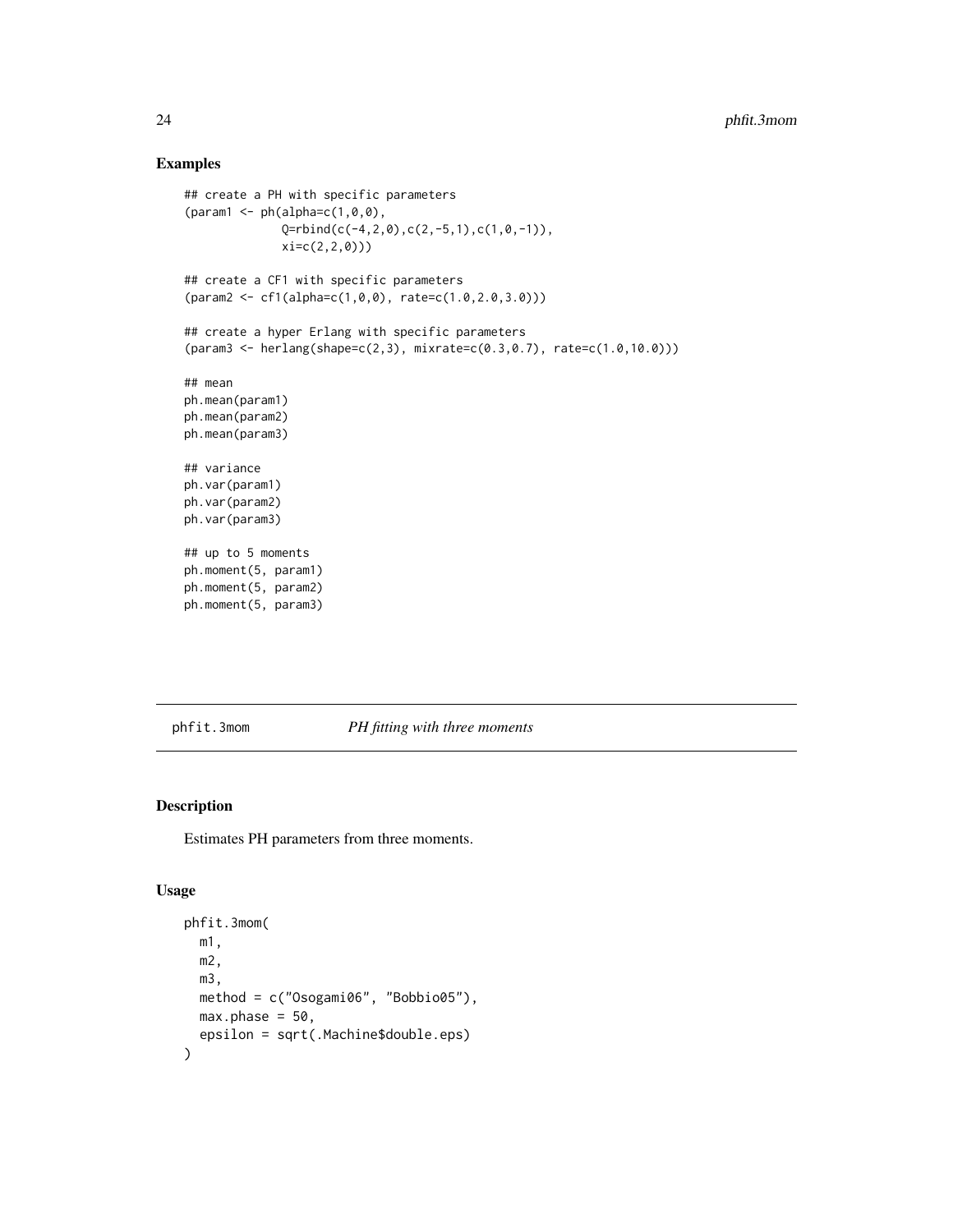# <span id="page-24-0"></span>phfit.3mom 25

#### Arguments

| m1             | A value of the first moment.                                           |
|----------------|------------------------------------------------------------------------|
| m <sub>2</sub> | A value of the second moment.                                          |
| m <sub>3</sub> | A value of the third moment.                                           |
| method         | The name of moment matching method.                                    |
| max.phase      | An integer for the maximum number of phases in the method "Osogami06". |
| epsilon        | A value of precision in the method "Osogami06".                        |

#### Value

An object of S4 class of general PH [ph](#page-21-1).

#### Note

The method "Osogami06" checks the first three moements on whether there exists a PH whose three moements match to them. In such case, the method "Bobbio05" often returns an error.

#### References

Osogami, T. and Harchol-Balter, M. (2006) Closed Form Solutions for Mapping General Distributions to Minimal PH Distributions. *Performance Evaluation*, 63(6), 524–552.

Bobbio, A., Horvath, A. and Telek, M. (2005) Matching Three Moments with Minimal Acyclic Phase Type Distributions. *Stochastic Models*, 21(2-3), 303–326.

#### See Also

[ph](#page-21-1), [ph.moment](#page-22-1)

```
## Three moment matching
## Moments of Weibull(shpape=2, scale=1); (0.886227, 1.0, 1.32934)
(result1 <- phfit.3mom(0.886227, 1.0, 1.32934))
## Three moment matching
## Moments of Weibull(shpape=2, scale=1); (0.886227, 1.0, 1.32934)
(result2 <- phfit.3mom(0.886227, 1.0, 1.32934, method="Bobbio05"))
## mean
ph.mean(result1)
ph.mean(result2)
## variance
ph.var(result1)
ph.var(result2)
## up to 5 moments
ph.moment(5, result1)
ph.moment(5, result2)
```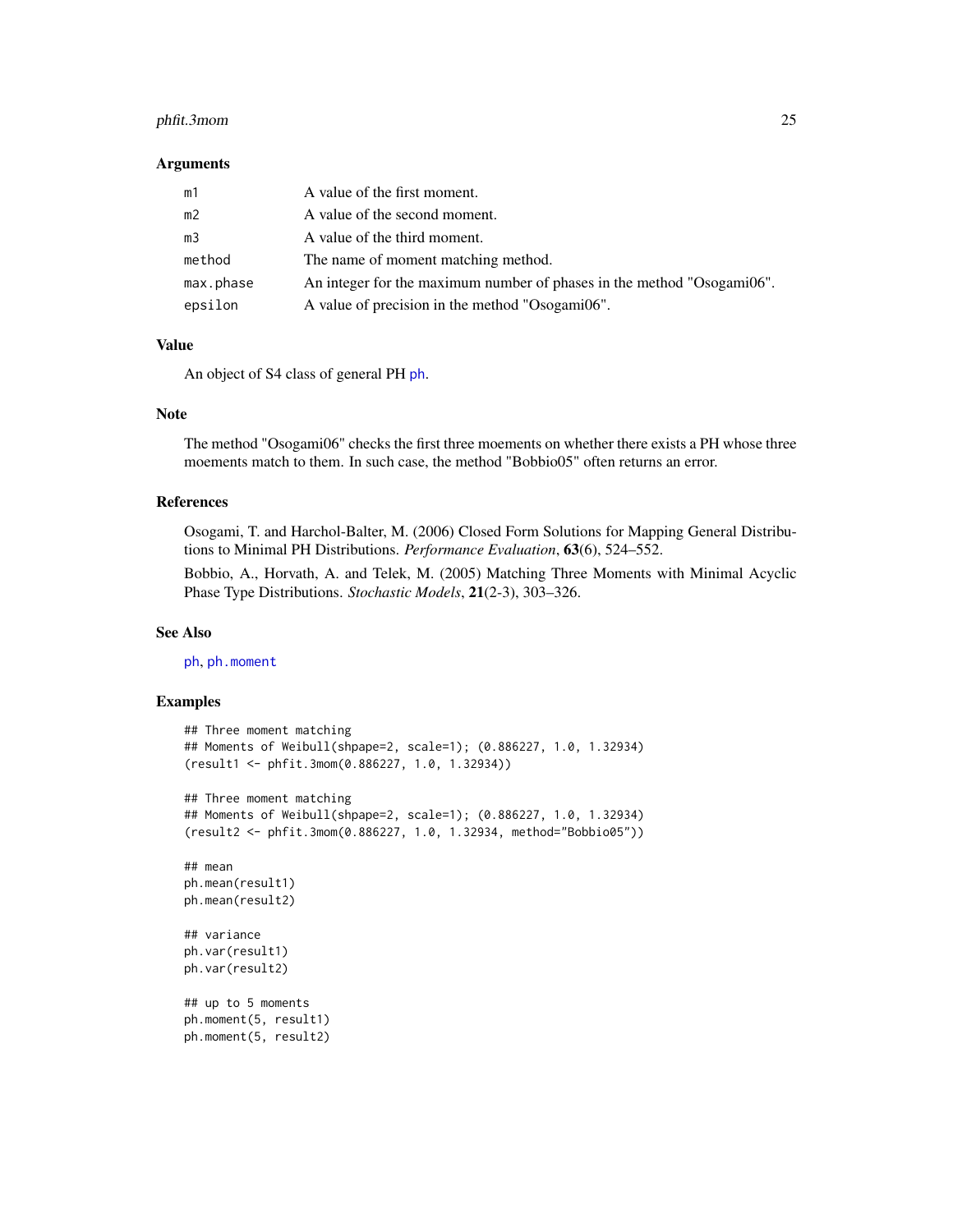<span id="page-25-1"></span><span id="page-25-0"></span>

#### Description

Estimates PH parameters from density function.

# Usage

```
phfit.density(
 ph,
  f,
 method = c("all", "increment"),
 1bound = 1,
 ubound = NULL,
  deformula = deformula.zeroinf,
 weight.zero = 1e-12,
 weight.reltol = 1e-08,
  start.divisions = 8,
 max.iter = 12,
 control = list(),verbose = list(),
  ...
)
```
# Arguments

| ph                               | An object of S4 class for MAP. The estimation algorithm is selected depending<br>on thie class.                                                                 |
|----------------------------------|-----------------------------------------------------------------------------------------------------------------------------------------------------------------|
| $\mathsf{f}$                     | A faunction object for a density function.                                                                                                                      |
| method                           | The name of estimation method for hyper Erlang (herlang).                                                                                                       |
| lbound                           | A value for lower limit for the number of states in hyper Erlang (herlang).                                                                                     |
| ubound                           | A value for upper limit for the number of states in hyper Erlang (herlang).                                                                                     |
| deformula                        | An object for formulas of numerical integration. It is not necessary to change it<br>when the density function is defined on the positive domain [0, infinity]. |
| weight.zero                      | A absolute value which is regarded as zero in numerical integration.                                                                                            |
| weight.reltol<br>start.divisions | A value for precision of numerical integration.                                                                                                                 |
|                                  | A value for starting value of divitions in deformula.                                                                                                           |
| max.iter                         | A value for the maximum number of iterations to increase divisions in defor-<br>mula.                                                                           |
| control                          | A list of parameters for controlling the fitting process.                                                                                                       |
| verbose                          | A list of parameters for displaying the fitting process.                                                                                                        |
| .                                | Further arguments for methods, which are also used to send the arguments to<br>density function.                                                                |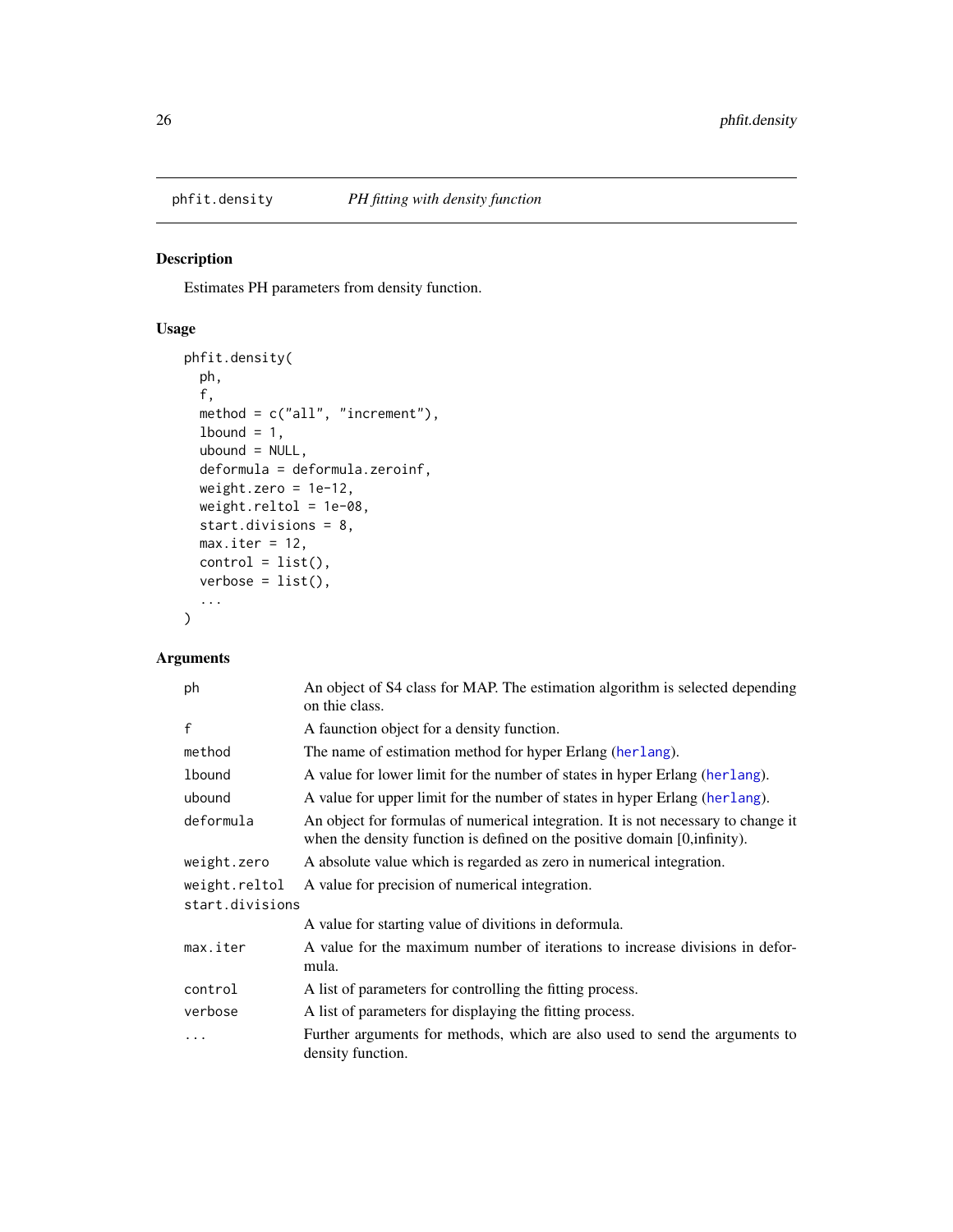# <span id="page-26-0"></span>phfit.density 27

#### Value

Returns a list with components, which is an object of S3 class phfit.result;

| model       | an object for estimated PH class (ph, cf1, herlang).                            |
|-------------|---------------------------------------------------------------------------------|
| 11f         | a value of the maximum log-likelihood (a netative value of the cross entropy).  |
| df          | a value of degrees of freedom of the model.                                     |
| aic         | a value of Akaike information criterion (this is not meaningless in this case). |
| KL          | a value of Kullback-Leibler divergence.                                         |
| iter        | the number of iterations.                                                       |
| convergence | a logical value for the convergence of estimation algorithm.                    |
| ctime       | computation time (user time).                                                   |
| data        | an object for MAP data class                                                    |
| aerror      | a value of absolute error for lif at the last step of algorithm.                |
| rerror      | a value of relative error for lif at the last step of algorithm.                |
| control     | a list of the argument of control.                                              |
| verbose     | a list of the argument of verbose.                                              |
| call        | the matched call.                                                               |

# Note

Any of density function can be applied to the argument f, where f should be defined  $f \leq -f$  function $(x,$ ...). The first argument of f should be an integral parameter. The other parameters are set in the argument ... of phfit.density. The truncated density function can also be used directly.

#### See Also

[phfit.point](#page-29-1), [phfit.group](#page-27-1), [ph](#page-21-1), [cf1](#page-3-1) and [herlang](#page-11-1)

```
####################
##### truncated density
####################
## PH fitting for general PH
(result1 <- phfit.density(ph=ph(2), f=dnorm, mean=3, sd=1))
## PH fitting for CF1
(result2 <- phfit.density(ph=cf1(2), f=dnorm, mean=3, sd=1))
## PH fitting for hyper Erlang
(result3 <- phfit.density(ph=herlang(3), f=dnorm, mean=3, sd=1))
## mean
ph.mean(result1$model)
ph.mean(result2$model)
```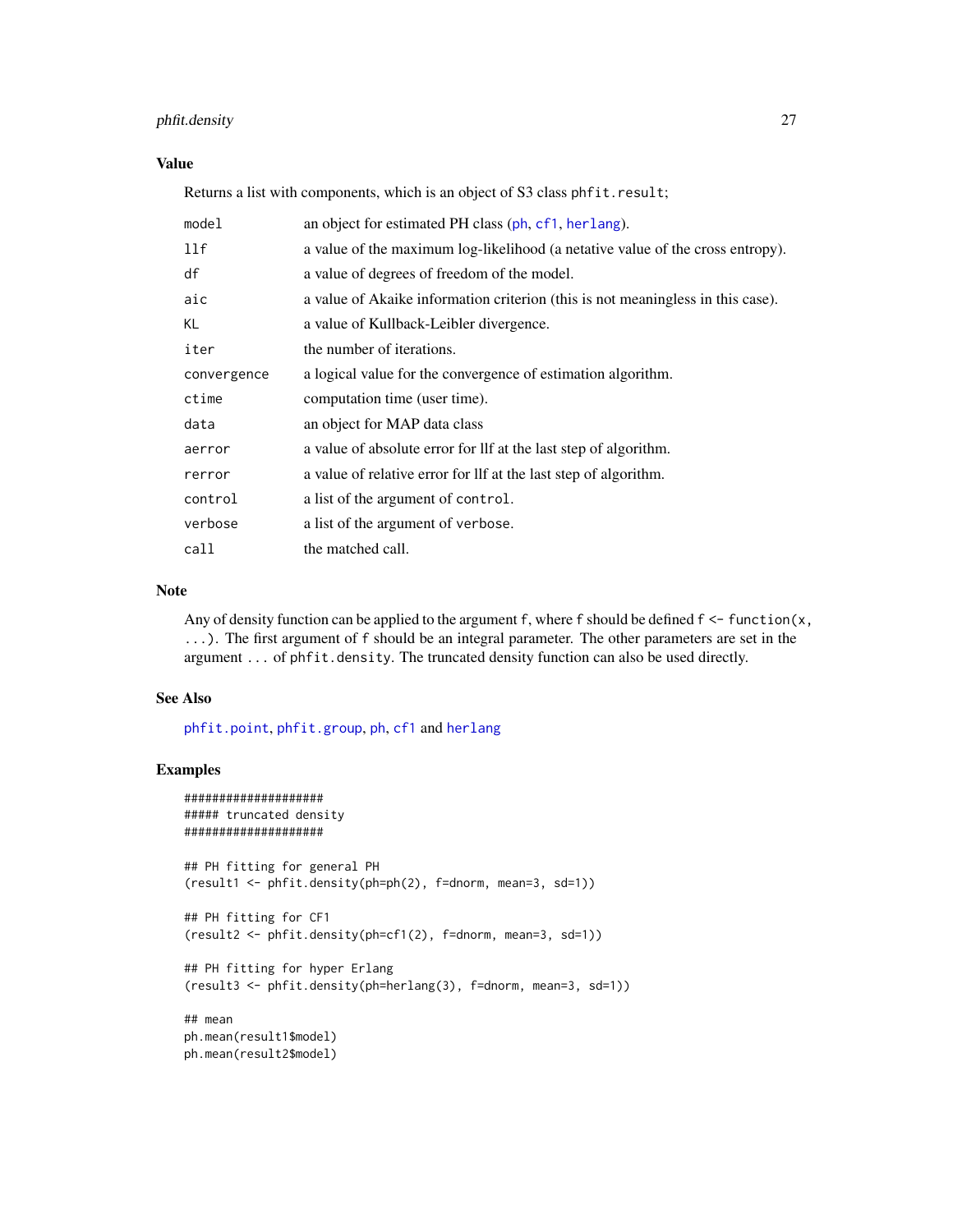```
ph.mean(result3$model)
## variance
ph.var(result1$model)
ph.var(result2$model)
ph.var(result3$model)
## up to 5 moments
ph.moment(5, result1$model)
ph.moment(5, result2$model)
ph.moment(5, result3$model)
```
# <span id="page-27-1"></span>phfit.group *PH fitting with grouped data*

# Description

Estimates PH parameters from grouped data.

# Usage

```
phfit.group(
 ph,
  counts,
 breaks,
  intervals,
  instant,
 method = c("all", "increment"),
  1bound = 1,
 ubound = NULL,
  control = list(),verbose = list(),
  ...
\mathcal{L}
```
# Arguments

| ph        | An object of S4 class for MAP. The estimation algorithm is selected depending<br>on thie class.                                                                                                       |
|-----------|-------------------------------------------------------------------------------------------------------------------------------------------------------------------------------------------------------|
| counts    | A vector of the number of points in intervals.                                                                                                                                                        |
| breaks    | A vector for a sequence of points of boundaries of intervals. This is equivalent to<br>$c(\theta, \text{cumsum}(\text{intervals})).$ If this is missing, it is assigned to $\theta$ : length(counts). |
| intervals | A vector of time lengths for intervals. This is equivalent to diff(breaks)). If<br>this is missing, it is assigned to rep(1, length(counts)).                                                         |

<span id="page-27-0"></span>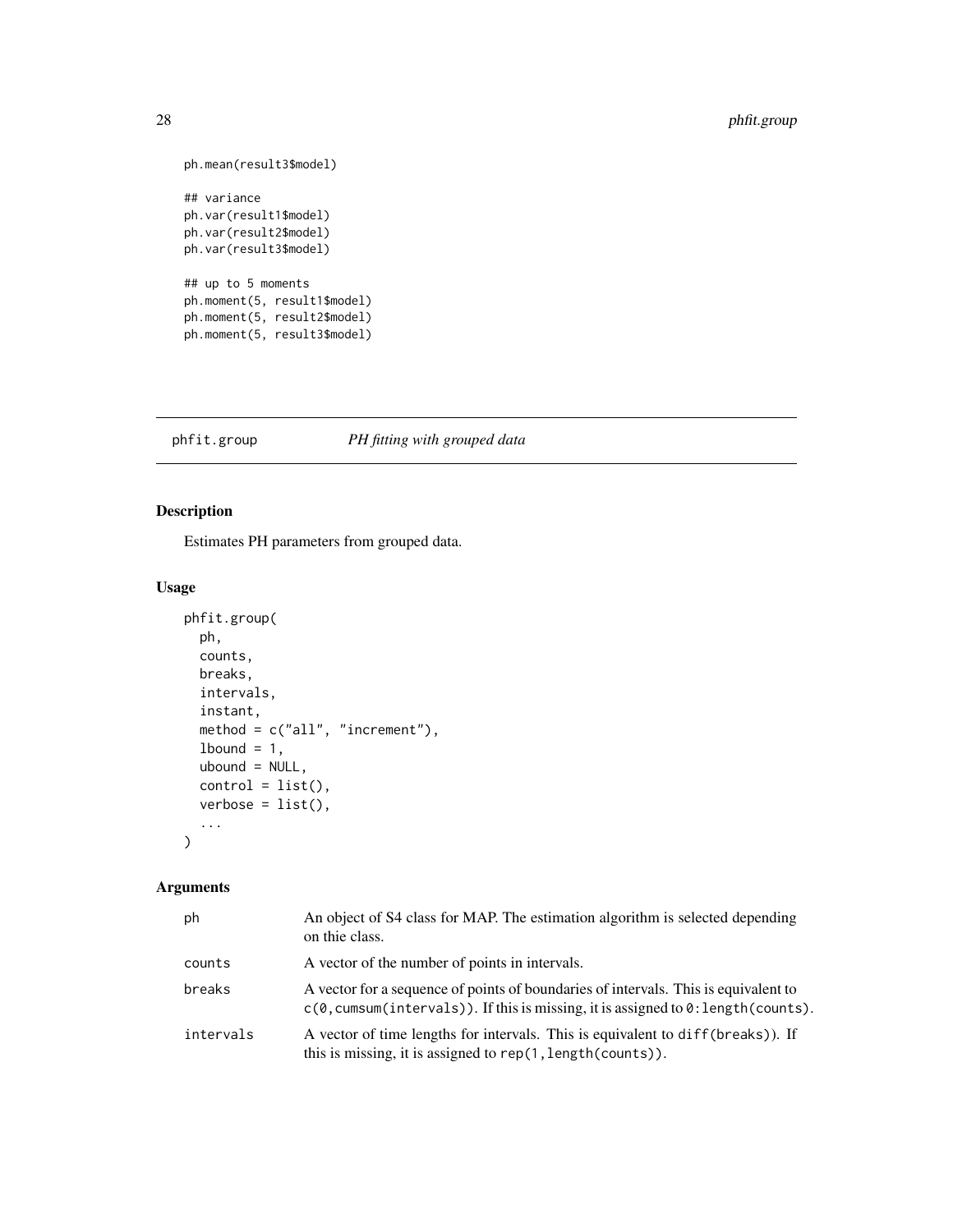# <span id="page-28-0"></span>phfit.group 29

| instant       | A vector of integers to indicate whether sample is drawn at the last of interval.<br>If instant is 1, a sample is drawn at the last of interval. If instant is 0, no sample<br>is drawn at the last of interval. By using instant, point data can be expressed by<br>grouped data. If instant is missing, it is given by rep(0L, length(counts)),<br>i.e., there are no sampels at the last of interval. |
|---------------|----------------------------------------------------------------------------------------------------------------------------------------------------------------------------------------------------------------------------------------------------------------------------------------------------------------------------------------------------------------------------------------------------------|
| method        | The name of estimation method for hyper Erlang (herlang).                                                                                                                                                                                                                                                                                                                                                |
| <b>lbound</b> | A value for lower limit for the number of states in hyper Erlang (herlang).                                                                                                                                                                                                                                                                                                                              |
| ubound        | A value for upper limit for the number of states in hyper Erlang (herlang).                                                                                                                                                                                                                                                                                                                              |
| control       | A list of parameters for controlling the fitting process.                                                                                                                                                                                                                                                                                                                                                |
| verbose       | A list of parameters for displaying the fitting process.                                                                                                                                                                                                                                                                                                                                                 |
|               | Rurther arguments for methods.                                                                                                                                                                                                                                                                                                                                                                           |

#### Value

Returns a list with components, which is an object of S3 class phfit.result;

| model       | an object for estimated PH class (ph, cf1, herlang).             |
|-------------|------------------------------------------------------------------|
| 11f         | a value of the maximum log-likelihood.                           |
| df          | a value of degrees of freedom of the model.                      |
| aic         | a value of Akaike information criterion.                         |
| iter        | the number of iterations.                                        |
| convergence | a logical value for the convergence of estimation algorithm.     |
| ctime       | computation time (user time).                                    |
| data        | an object for MAP data class                                     |
| aerror      | a value of absolute error for llf at the last step of algorithm. |
| rerror      | a value of relative error for lif at the last step of algorithm. |
| control     | a list of the argument of control.                               |
| verbose     | a list of the argument of verbose.                               |
| call        | the matched call.                                                |

#### Note

In this method, we can handle truncated data using NA and Inf; phfit.group(ph=cf1(5), counts=c(countsdata, NA), breaks=c(breakdata, +Inf)) NA means missing of count data at the conrredponding interval, and Inf ia allowed to put the last of breaks or intervals which represents a special interval [the last break point,infinity).

# See Also

[phfit.point](#page-29-1), [phfit.density](#page-25-1), [ph](#page-21-1), [cf1](#page-3-1) and [herlang](#page-11-1)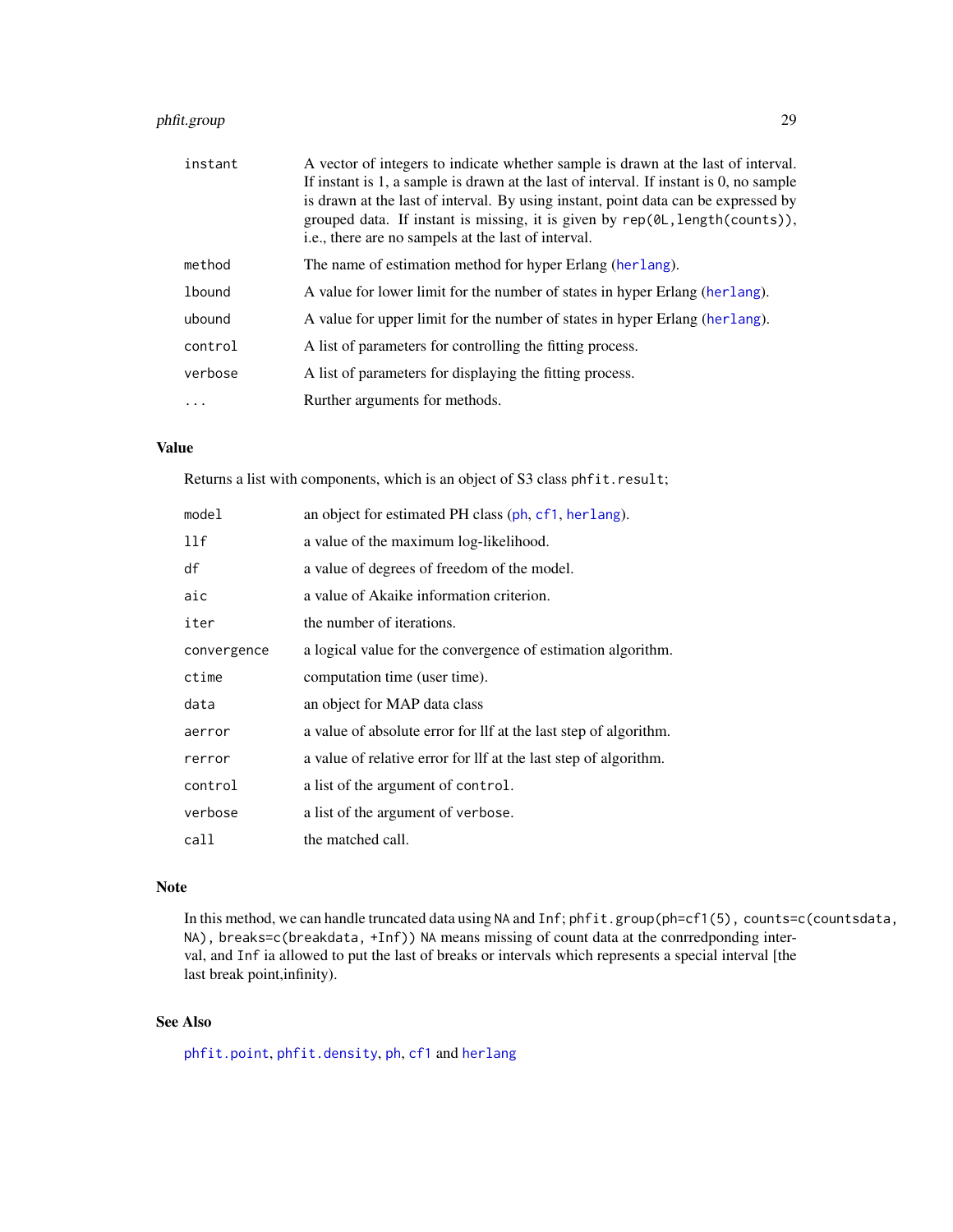#### Examples

```
## make sample
wsample <- rweibull(n=100, shape=2, scale=1)
wgroup <- hist(x=wsample, breaks="fd", plot=FALSE)
## PH fitting for general PH
(result1 <- phfit.group(ph=ph(2), counts=wgroup$counts, breaks=wgroup$breaks))
## PH fitting for CF1
(result2 <- phfit.group(ph=cf1(2), counts=wgroup$counts, breaks=wgroup$breaks))
## PH fitting for hyper Erlang
(result3 <- phfit.group(ph=herlang(3), counts=wgroup$counts, breaks=wgroup$breaks))
## mean
ph.mean(result1$model)
ph.mean(result2$model)
ph.mean(result3$model)
## variance
ph.var(result1$model)
ph.var(result2$model)
ph.var(result3$model)
## up to 5 moments
ph.moment(5, result1$model)
ph.moment(5, result2$model)
ph.moment(5, result3$model)
```
<span id="page-29-1"></span>

phfit.point *PH fitting with point data*

# Description

Estimates PH parameters from point data.

#### Usage

```
phfit.point(
  ph,
  x,
  weights,
 method = c("all", "increment"),
  1bound = 1,
  ubound = NULL,control = list(),
  verbose = list(),...
)
```
<span id="page-29-0"></span>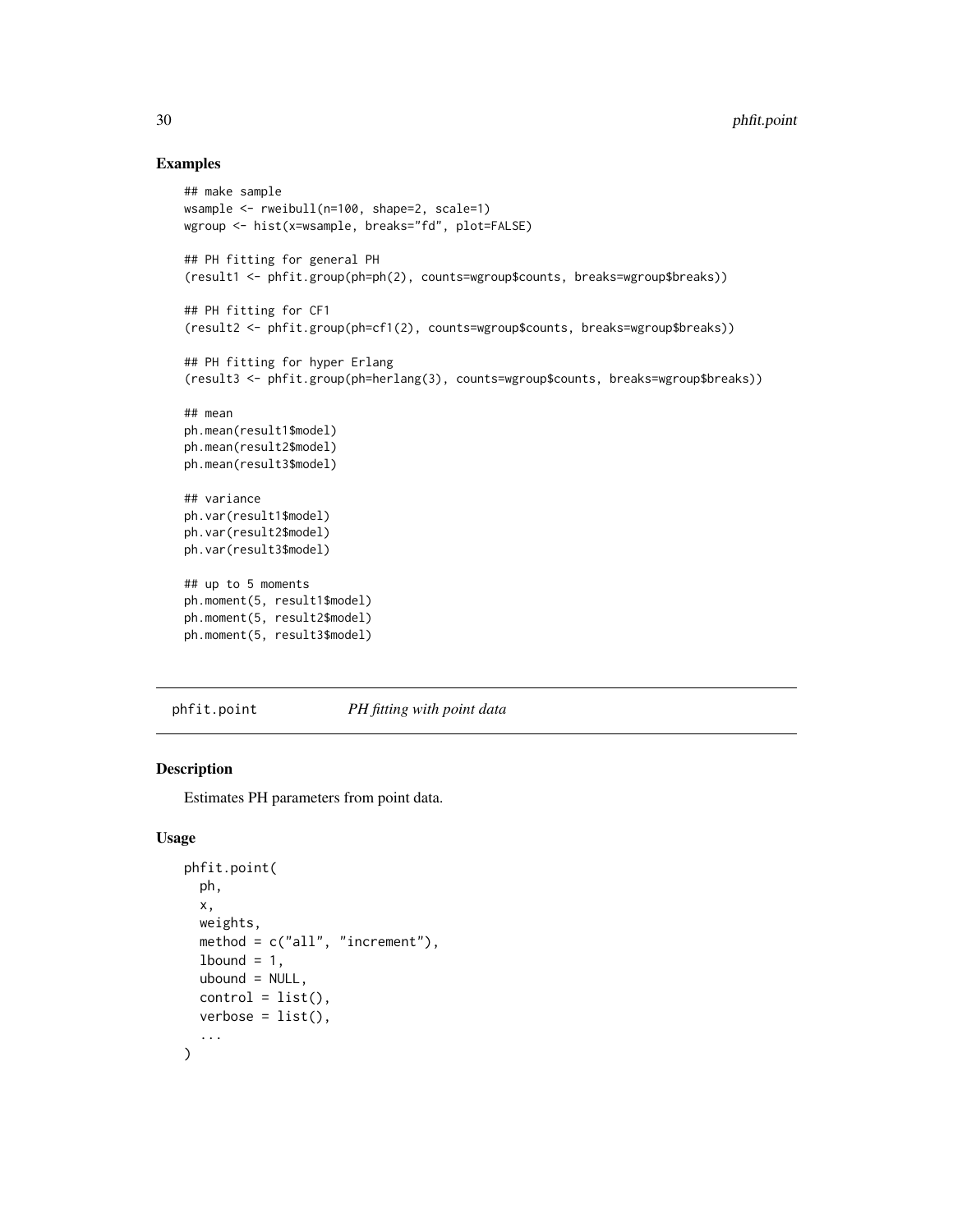# <span id="page-30-0"></span>phfit.point 31

# Arguments

| ph            | An object of S4 class for MAP. The estimation algorithm is selected depending<br>on thie class. |
|---------------|-------------------------------------------------------------------------------------------------|
| X             | A vector for point data.                                                                        |
| weights       | A vector of weights for points.                                                                 |
| method        | The name of estimation method for hyper Erlang (herlang).                                       |
| <b>lbound</b> | A value for lower limit for the number of states in hyper Erlang (herlang).                     |
| ubound        | A value for upper limit for the number of states in hyper Erlang (herlang).                     |
| control       | A list of parameters for controlling the fitting process.                                       |
| verbose       | A list of parameters for displaying the fitting process.                                        |
| $\cdots$      | Further arguments for methods.                                                                  |

# Value

Returns a list with components, which is an object of S3 class phfit.result;

| model       | an object for estimated PH class (ph, cf1, herlang).             |
|-------------|------------------------------------------------------------------|
| 11f         | a value of the maximum log-likelihood.                           |
| df          | a value of degrees of freedom of the model.                      |
| aic         | a value of Akaike information criterion.                         |
| iter        | the number of iterations.                                        |
| convergence | a logical value for the convergence of estimation algorithm.     |
| ctime       | computation time (user time).                                    |
| data        | an object for MAP data class                                     |
| aerror      | a value of absolute error for lif at the last step of algorithm. |
| rerror      | a value of relative error for lif at the last step of algorithm. |
| control     | a list of the argument of control.                               |
| verbose     | a list of the argument of verbose.                               |
| call        | the matched call.                                                |

# See Also

[phfit.group](#page-27-1), [phfit.density](#page-25-1), [ph](#page-21-1), [cf1](#page-3-1) and [herlang](#page-11-1)

```
## make sample
wsample <- rweibull(n=100, shape=2, scale=1)
## PH fitting for general PH
(result1 <- phfit.point(ph=ph(2), x=wsample))
## PH fitting for CF1
```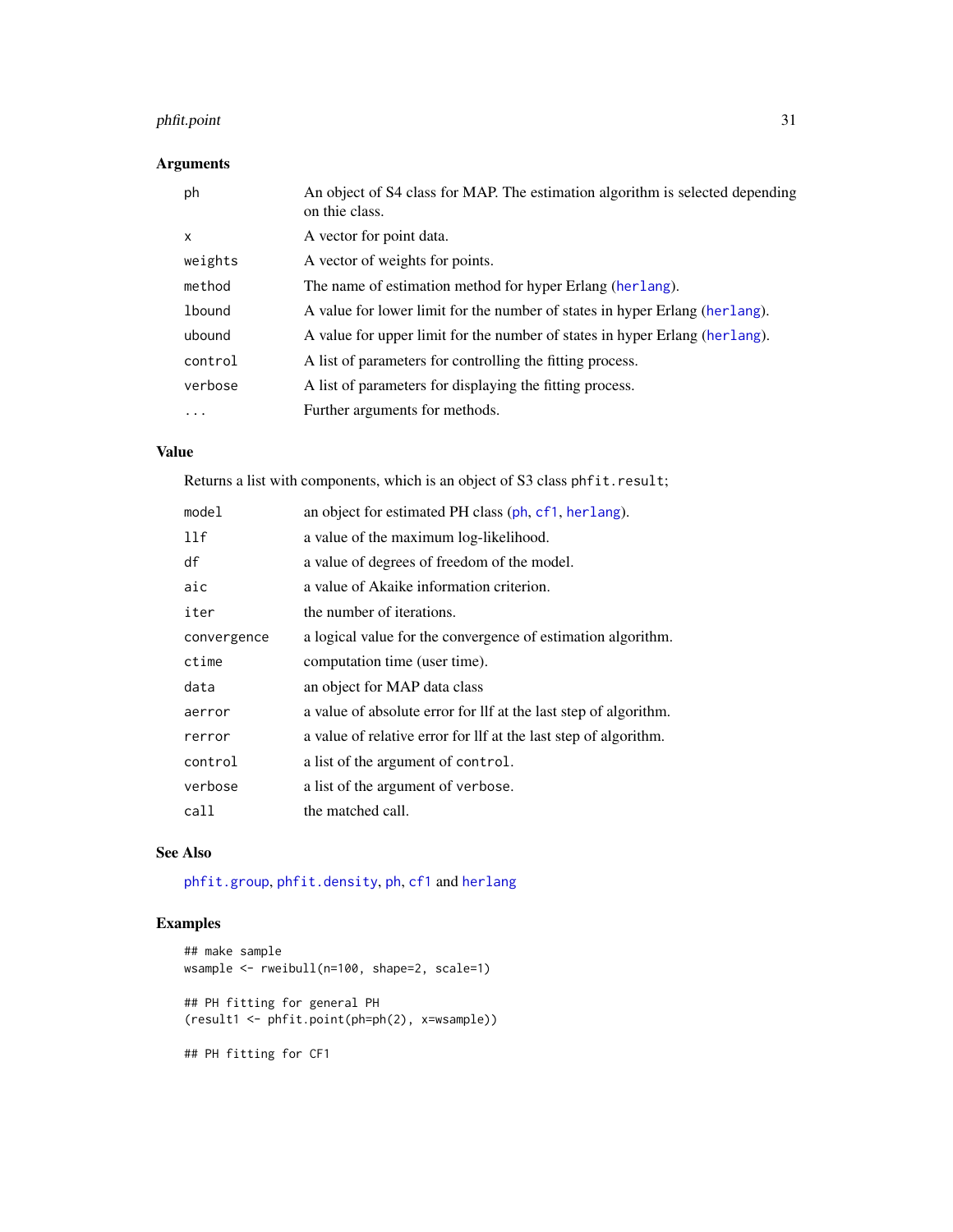# 32 phfit.point

```
(result2 <- phfit.point(ph=cf1(2), x=wsample))
## PH fitting for hyper Erlang
(result3 <- phfit.point(ph=herlang(3), x=wsample))
## mean
ph.mean(result1$model)
ph.mean(result2$model)
ph.mean(result3$model)
## variance
ph.var(result1$model)
ph.var(result2$model)
ph.var(result3$model)
## up to 5 moments
ph.moment(5, result1$model)
ph.moment(5, result2$model)
ph.moment(5, result3$model)
```